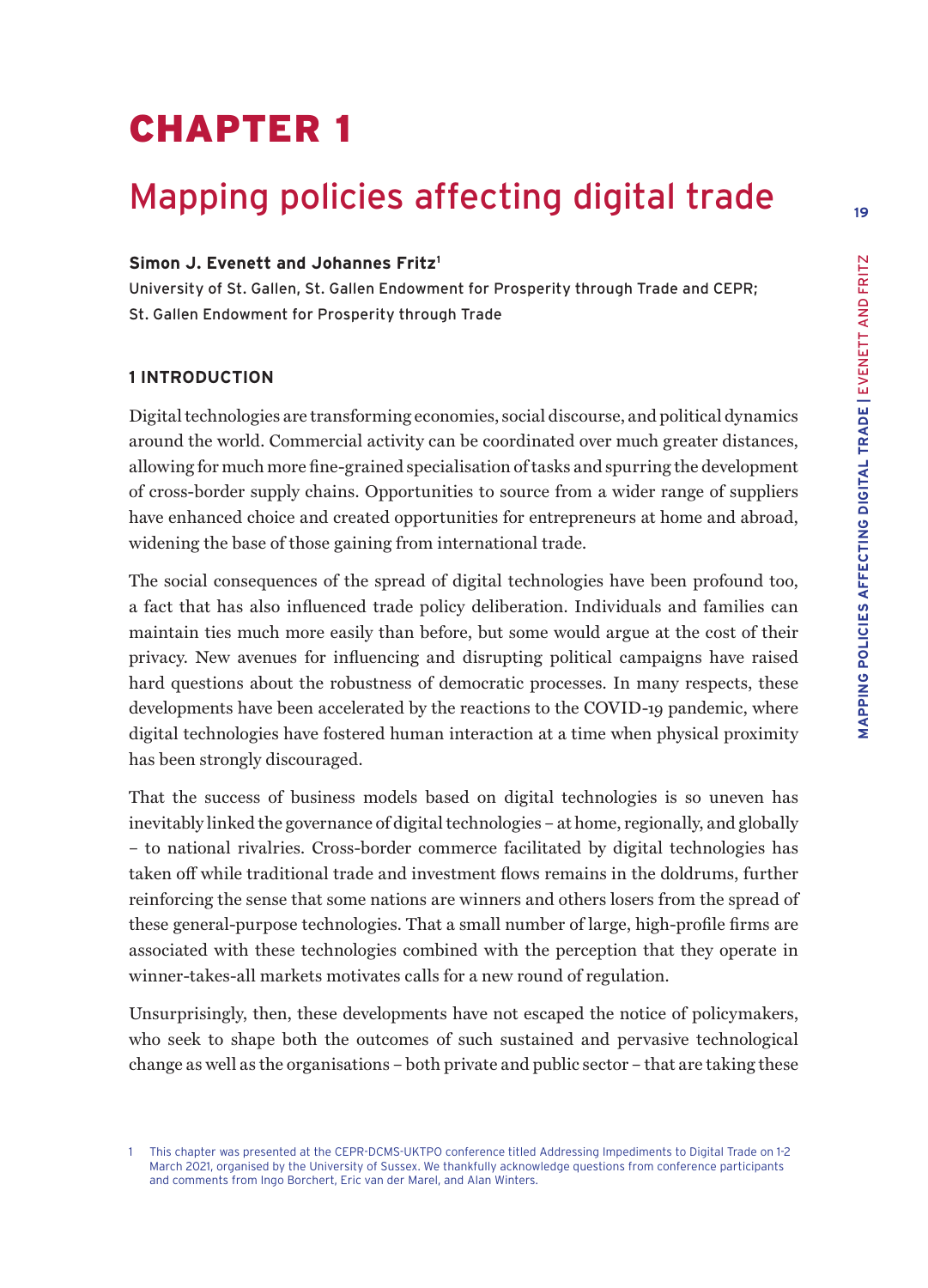developments forward (WTO 2020). With so many areas of law and regulation capable of influencing different aspects of digital technologies, government ministries and national and sub-national regulatory agencies often move at different speeds to enact and implement initiatives. It is far from evident that these initiatives have been coordinated, that much thinking beyond silos has occurred, and that policy is being grounded in the best available information.

A major problem in this respect is the lack of comprehensive accounts of the range of policies that affect the digital economy which can be meaningfully compared across jurisdictions. There are no accepted measures of digital trade policy stance, as there are in monetary policy for instance. Nor are there widely accepted outcome measures upon which to judge policy. It would be incorrect to assert that all policy towards the digital economy is being made 'on the hoof', or that policy deliberation is taking place in an empirical vacuum. However, when compared to the important task of macroeconomic management, policymakers seeking to shape the future course of the digital economy have little by way of qualitative and quantitative evidence to go on.

The past decade has seen industry associations,**<sup>2</sup>** international organisations,**<sup>3</sup>** research institutions and think tanks,**<sup>4</sup>** analysts,**<sup>5</sup>** and indeed some governments**<sup>6</sup>** assemble pertinent information on policies affecting the digital economy and, in a few cases, analyse their consequences. However, little by way of structured comparison of policy stance can be found to inform policymaking, and this largely reflects the large upfront and recurring costs of collecting information on the many different types of what are often referred to collectively as digital trade policies.

Officials often bemoan the lack of empirical evidence to guide and prioritise decision making but they rarely reflect on why this unsatisfactory situation has come to pass. That digital trade policies implicate many areas of economic law raises the entry barrier to data collection, in particular for individual scholars. In an era when datasets can be readily downloaded, unless there is the prospect of a massive academic breakthrough, few – if any – researchers have an incentive to devote the time to collecting large datasets. The opportunity cost is simply too great.

The career incentives of officials at international organisations tend to value quick wins over undertaking multi-year investments in forensic data collection. Many governments also withhold cooperation from the few information collection initiatives that public

<sup>2</sup> See, for example, the reports and briefing of the Information Technology & Innovation Foundation available at [https://itif.](https://itif.org/publications/reports-briefings) [org/publications/reports-briefings](https://itif.org/publications/reports-briefings).

<sup>3</sup> The OECD has a work stream on public policies affecting electronic commerce, for example.

<sup>4</sup> See, for example, the stream of analysis of related technological and innovation matters produced by the McKinsey Global Institute, available at www.mckinsey.com/mgi/our-research/technology-and-innovation.

<sup>5</sup> Noteworthy papers on the trade-related aspects of policies affecting the digital economy are Aaronson (2019), Bauer et al. (2020), Chander (2014), Ferracane, Leendert, and van der Marel (2020), Meltzer (2019), and Mitchell and Mishra (2019).

<sup>6</sup> Based it seems largely on industry inputs, the Office of the United States Trade Representative has expanded its coverage of so-called digital trade policies in their recent annual reports on foreign trade practices (see Section 3.2 of this chapter).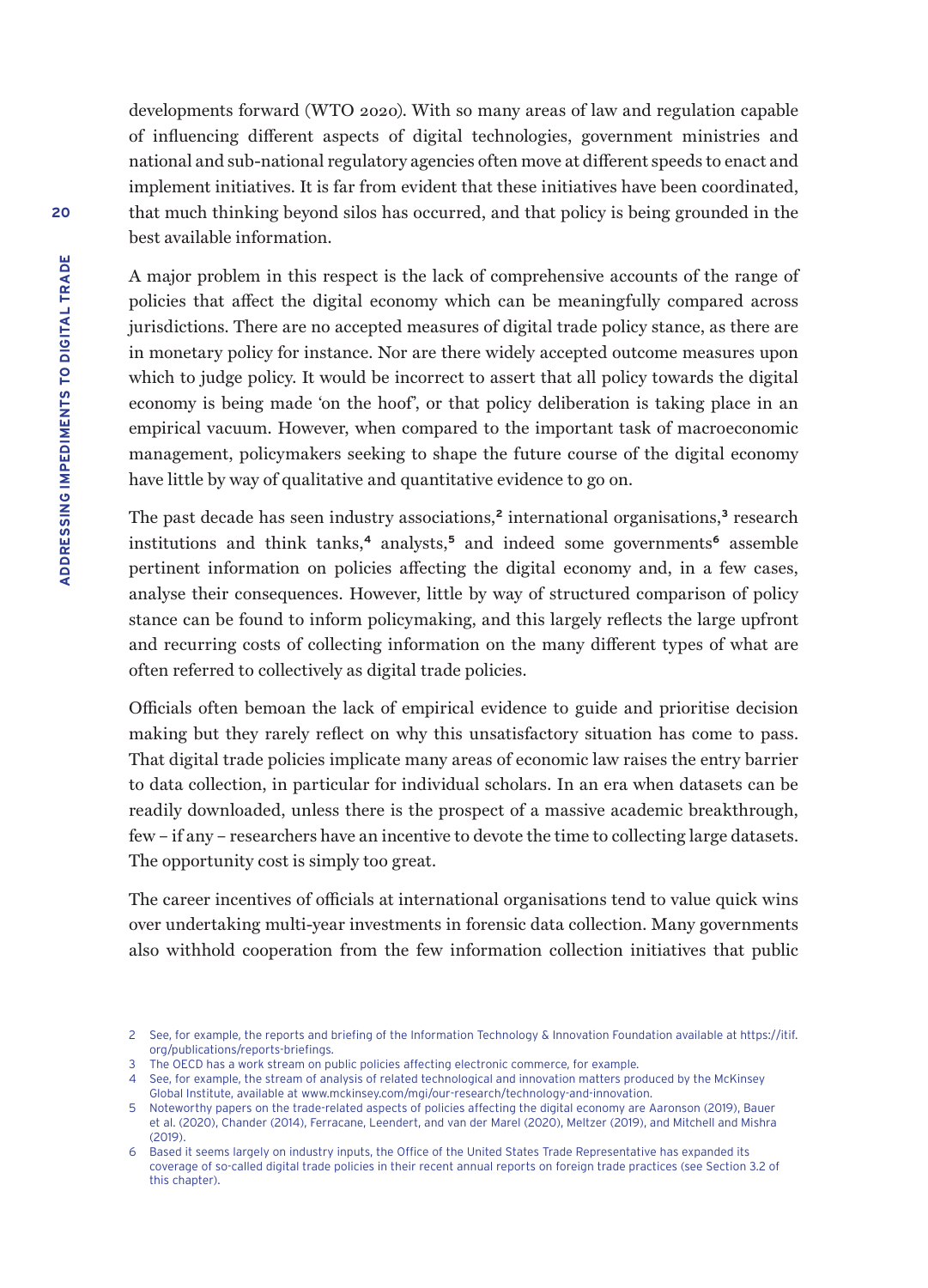sector international organisations try to pull off. That many governments fail to back their fine words about the importance of policy transparency with resources to assemble information on digital trade policy choice also contributes to the dearth of reliable data. There are very good reasons for the under-supply of the global public good of transparency in digital trade policy.

The Digital Trade Estimates (DTE) project of the European Centre for International Political Economy (ECIPE) and the OECD's Digital Services Trade Restrictive Index (D-STRI) are notable exceptions although, as we argue later, their focus should be expanded to better meet the needs articulated by policymakers, civil society, and the business community. Indeed, in our view, some existing approaches to evidence collection on digital trade policies may have rushed too quickly to quantification before reflecting sufficiently on the very purpose of such information collection.

As is so often the case, the absence of a weak empirical base has not deterred trade negotiators from including provisions on electronic commerce in regional trading agreements. The Comprehensive Economic Partnership Agreement (CEPA) recently negotiated between Japan and the United Kingdom is a case in point.**<sup>7</sup>** Moreover, one of the so-called Joint Statement Initiatives being negotiated among a subset of the WTO membership relates to certain aspects of public policy that implicate electronic commerce.**<sup>8</sup>** Whether the provisions negotiated address the most important obstacles to digital trade is not a question that appears to faze trade negotiators.

The growing number of inter-governmental disputes over digital taxes and the like do not appear to be grounded in comprehensive assessments of what is at stake. In this respect, digital trade policymaking is probably no worse than other areas of trade policy – admittedly a weak test. Still, it is a far-cry from the gold standard of evidence-based policymaking, especially for commercial activities upon which many persons' livelihoods increasingly depend.

The premise of this chapter is that policymaking towards the digital economy, and towards digital trade in particular, would be improved if it were better grounded in evidence. Given many governments around the world are devising and revising policies towards the digital economy, an important part of that evidence base involves structured and meaningful comparisons of relevant public policies across jurisdictions. To that end, a cross-country mapping of pertinent laws, regulations, and their implementation needs to be developed and implemented in a rigorous and sustained manner. The central purpose of this chapter is to outline what such a mapping could involve, drawing upon the strengths and weaknesses of three high-profile attempts to track relevant policies that were, by and large, devised for other purposes.

8 Information on this initiative can be found at www.wto.org/english/news\_e/archive\_e/jsec\_arc\_e.htm.

<sup>7</sup> For an official summary of the digital provisions of the CEPA, see [https://assets.publishing.service.gov.uk/government/](https://assets.publishing.service.gov.uk/government/uploads/system/uploads/attachment_data/file/933990/uk-japan-cepa-digital-and-data-explainer.pdf) [uploads/system/uploads/attachment\\_data/file/933990/uk-japan-cepa-digital-and-data-explainer.pdf](https://assets.publishing.service.gov.uk/government/uploads/system/uploads/attachment_data/file/933990/uk-japan-cepa-digital-and-data-explainer.pdf).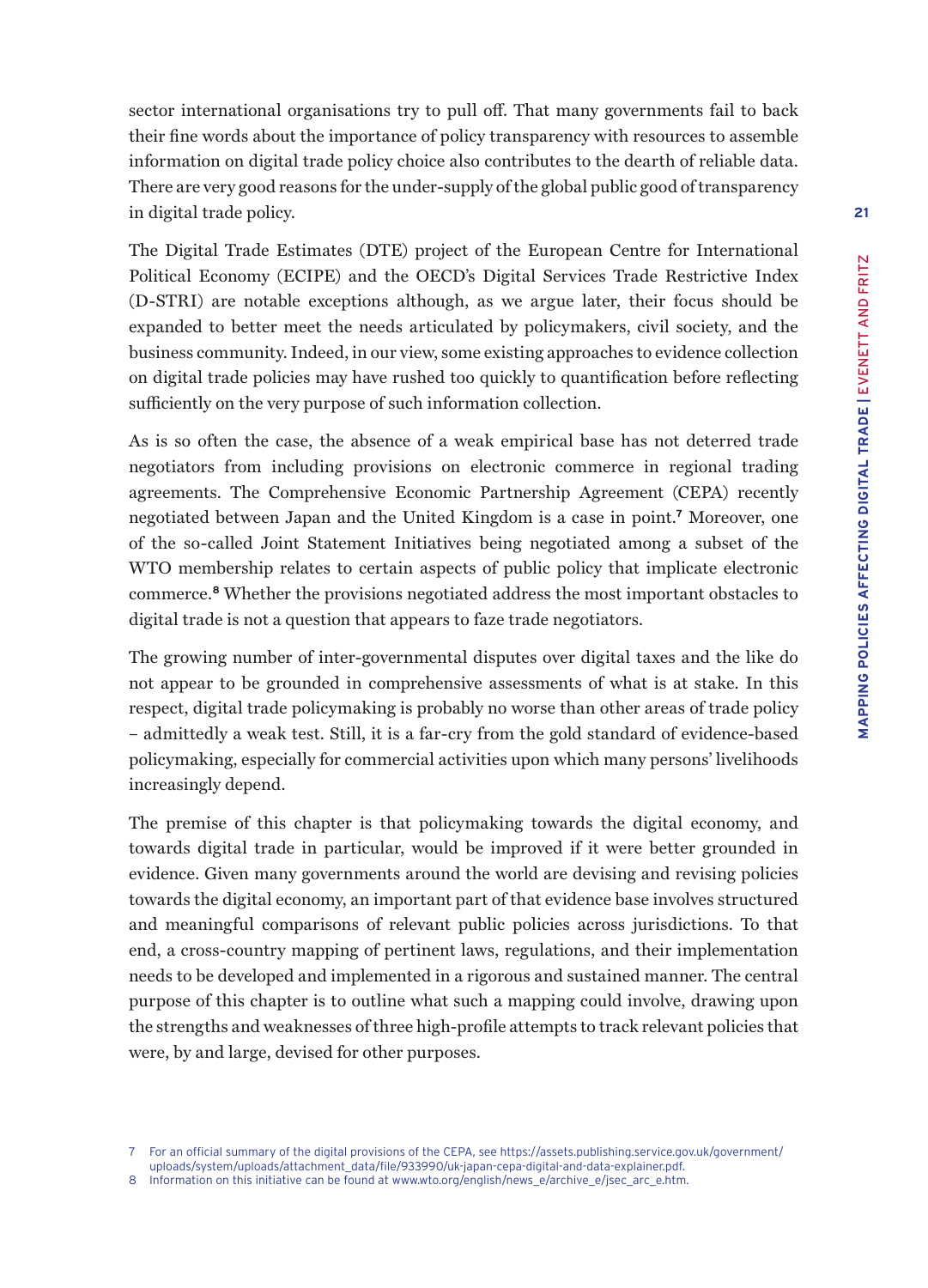The remainder of the chapter is organised as follows. The next section discusses why bother at all mapping policies affecting the digital economy. We argue that there are ten distinct compelling reasons, each of which can inform different aspects of policymaking. Then, in the third section, we discuss three high-profile initiatives to assemble information on policies affecting digital trade. We argue in the fourth section that attribute-based mappings will generate more policy-relevant information than the form-based mappings assembled to date. The fifth section of the chapter explains how such an attribute-based mapping could be implemented. Concluding remarks are presented in the final section of the chapter.

## **2 WHY MAP?**

For the purpose of this chapter, we define a mapping of policies affecting digital trade as a structured, comprehensive, and meaningfully comparable set of information of the laws, regulations, and associated enforcement of a selected number of customs territories that implicate domestic and cross-border commercial transactions facilitated by digital technologies and other commercial activity that capitalises upon data acquisition, data storage, data processing, data analytics, and data transfer.**<sup>9</sup>** In this section we describe the many ways in which a properly executed mapping can contribute to policy formation processes, but first it will be useful to explain in more detail what a mapping is and what it is not.

Mappings differ from other ways to assemble information about policies affecting digital trade. A mapping goes beyond a listing of pertinent laws and regulations because it includes additional information about relevant aspects (dimensions) of those policy interventions. That additional information should be gathered by consistently applying a pre-specified and coherent methodology. Identification of the relevant aspects (dimensions) typically requires understanding both the broad class of legal regime in question as well as its potential consequences for other actors, in particular private sector actors.

A mapping differs from a case study in that the latter contains more narrative. Moreover, a mapping may provide useful inputs for the construction of a numerical index of policy stances towards digital trade but differs in that the latter involves making assumptions about the relative importance or impact of different policy interventions. However, a mapping can include assessments of the likely consequences of a policy intervention so long as those assessments are the outcome of the consistent application of a pre-specified and coherent methodology.

<sup>9</sup> Digital value chains are said to comprise these elements, according to the 2020 edition of the WTO's World Trade Report (WTO 2020).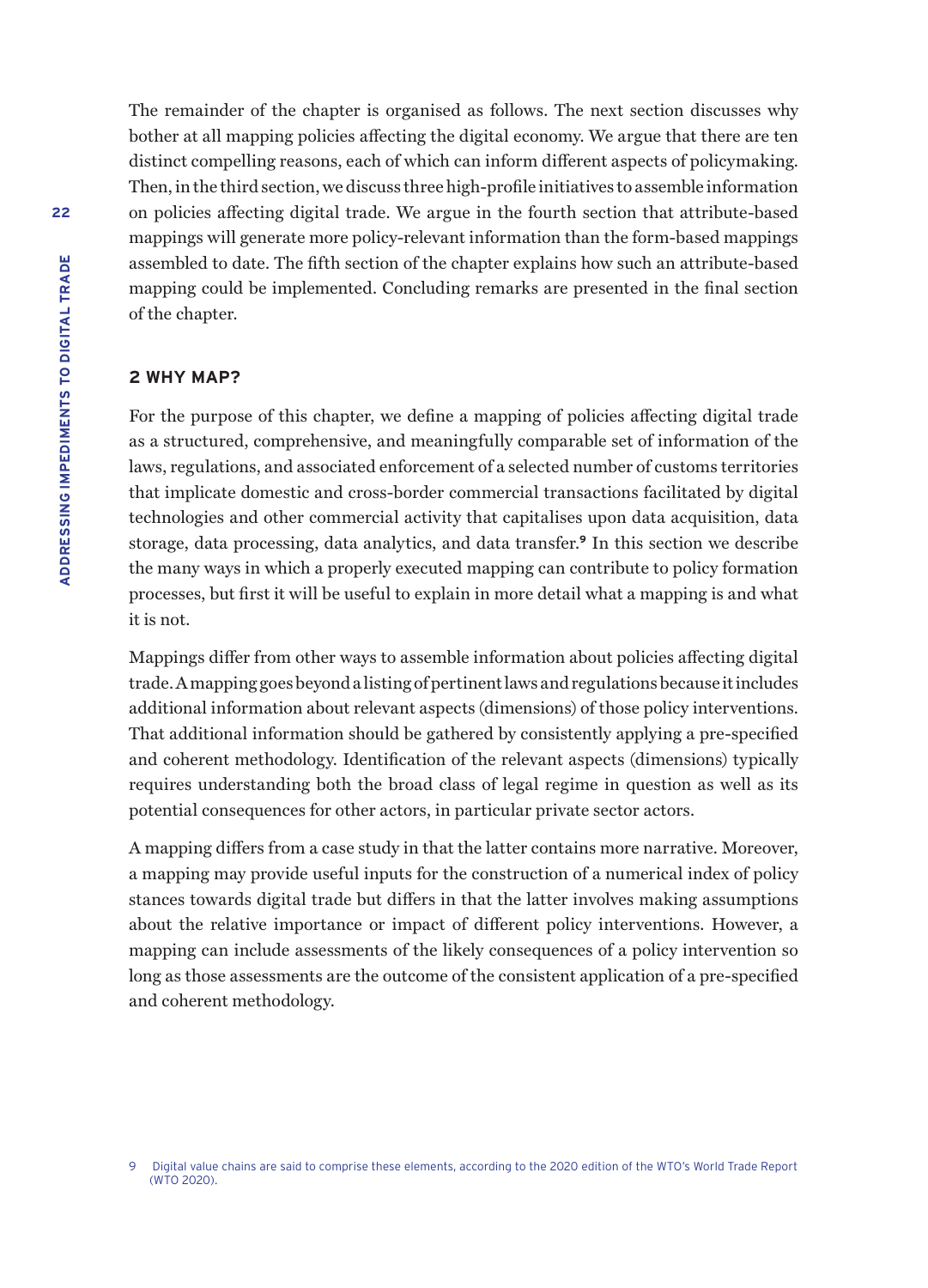**23**

Proper mapping of policies affecting digital trade contributes to the:

- 1. identification of gaps in national policies towards the digital economy;
- 2. identification of other jurisdictions with similar, better, or worse policy stances towards the digital economy;
- 3. identification of changes in policy towards digital trade by foreign governments;
- 4. identification of emergent trends in policy stance of peer or rival jurisdictions;
- 5. identification and analysis of the determinants of differential policy choices across jurisdictions (triggers for policy intervention as well as root causes);
- 6. identification of better practice laws, regulations, and enforcement which, in addition to informing national policymaking, can be presented to relevant international fora, thereby contributing to a reputation for excellence in digital trade policy matters;
- 7. support for fact-based engagement with trading partners on policies affecting digital trade, bilaterally, regionally, in specialist fora, and at the WTO;
- 8. identification and/or development of provisions for inclusion in regional trade agreements and in plurilateral and multilateral trade accords;
- 9. identification of policy intervention taken by trading partners that contravene established international best practice or obligations of trade accords; and
- 10. structured inputs that can be employed in quantitative assessments of the impact of different types of digital trade policy regimes or in changing policy regimes over time.

Having described what a mapping is and its potential payoffs for the formulation of national policies towards the digital economy and digital trade, we turn to what policy interventions have been included to date in three publicly available compilations of information on relevant policy intervention.

## **3 INFORMATION COLLECTION INITIATIVES UNDERTAKEN TO DATE**

We are not the first to advocate compiling information from many jurisdictions on policy changes implicating the digital economy. To identify similarities and our point of departure, in this section we describe the evidence collected in three high-profile monitoring initiatives on digital trade policy. We discuss the initiatives in order of vintage, with the newest approach discussed first.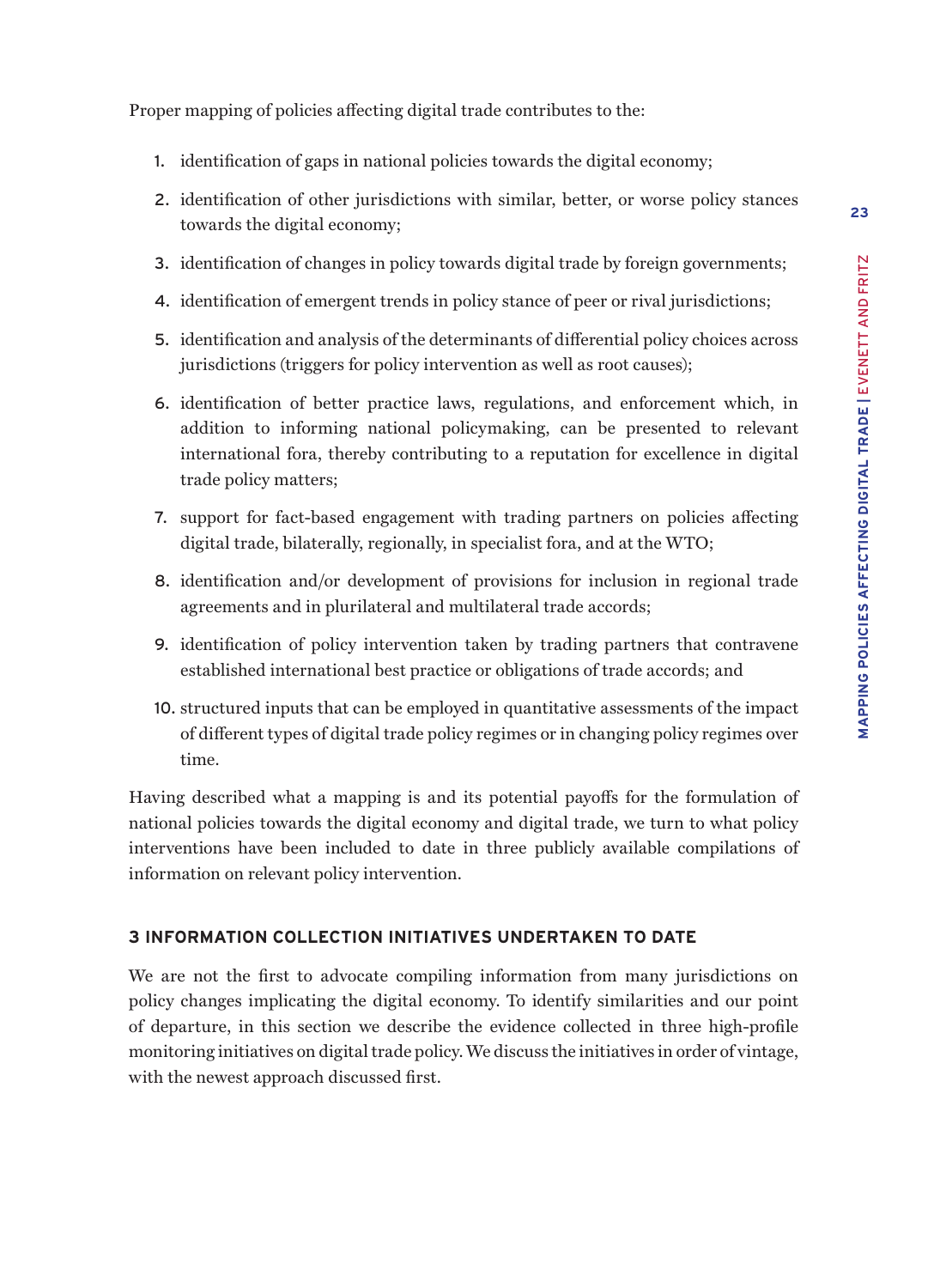#### **3.1 The OECD's Digital Services Trade Restrictiveness Index**

In his account, Ferencz (2019:  $5$ ) motivated the construction of this index as follows: "... little is known about the nature and extent of impediments that affect trade conducted through digital means". The OECD Secretariat's goal was to develop "an indicator that identifies, catalogues and quantifies regulatory barriers that affect trade in digitally enabled services" which could become "an evidence-based tool that helps to identify regulatory bottlenecks, design policies that foster more competitive and diversified markets for digital trade, and analyse the impact of policy reforms".

Although much effort was deployed in scoring policy interventions thought to affect digital services and in weighting them according to their likely impact so as, ultimately, to produce index values that are supposedly comparable across nations, when stripped to its core the informational content the D-STRI rests on evidence collected on 37 different types of policy intervention (see the list in Annex A of Ferencz 2019). Ferencz sorted these policy intervention types into the following five groups: "Infrastructure and connectivity," "Electronic transactions," "Payment systems", "Intellectual property rights", and "Other barriers affecting digitally enabled services".

Evidence collection by the OECD Secretariat began in 2014 on policy interventions by authorities in 44 (then 46) jurisdictions. Inevitably, some of policy interventions came into force before 2014. According to the relevant OECD website this database was updated to 2020 and covers digital trade policy measures affecting ten service sectors.**<sup>10</sup>** So as to facilitate comparison with the two other digital trade monitoring initiatives discussed in this section, from now on attention focuses on the policy interventions enacted or implemented since 1 January 2010. Information on all such policy interventions was extracted from the D-STRI database**<sup>11</sup>** and coded. As will become apparent, unfortunately, some entries in the OECD D-STRI database do not include the year of implementation.**<sup>12</sup>**

In terms of country coverage of policies enacted since 2010, the largest emerging markets and Western Europe accounted for a significant share of the 143 policy interventions found in the D-STRI database (see Figure 1). Fewer policy interventions were enacted in the English-speaking countries, it seems. Of course, counts of policy interventions have their limitations. One omnibus law covering many service sectors may have a more far-reaching effect than a series of sector-specific interventions. Still, China, India, and Russia stand out for the number of policy interventions affecting digital trade imposed during the years 2010–2020.

<sup>10</sup> The ten service sectors are audiovisual services, computer services, construction services, courier services, distribution services, financial services, and logistics services, professional services (taken to be accounting, architecture, engineering, and legal services), telecommunication services, and transportation services.

<sup>11</sup> For further information about that database, see https://qdd.oecd.org/subject.aspx?Subject=063bee63-475f-427c-8b50 c19bffa7392d.

<sup>12</sup> Supplying information on the year in which a policy is implemented ought to be a basic requirement of a comprehensive mapping of digital trade policy.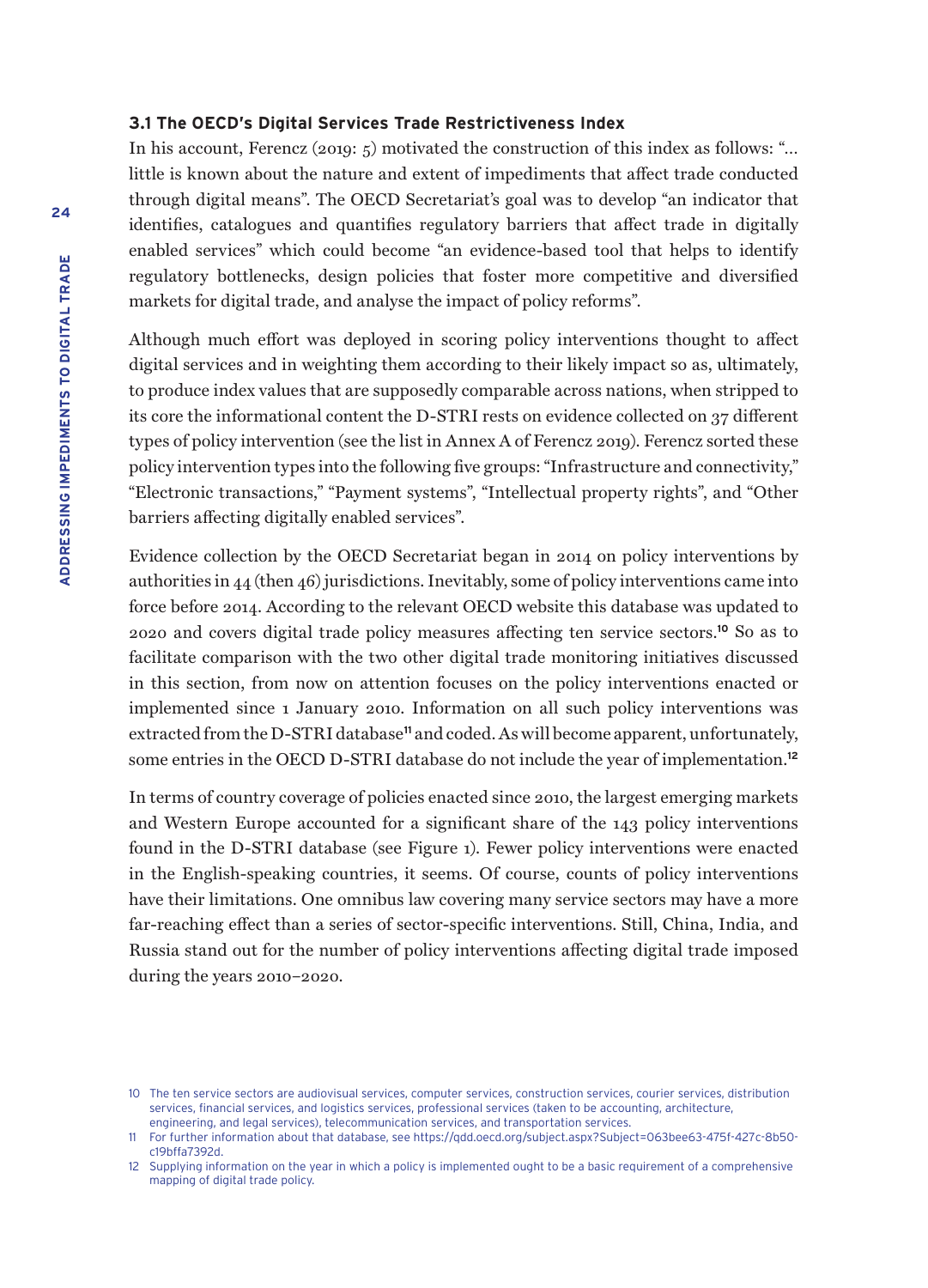**FIGURE 1 FOR DIGITAL TRADE POLICIES IMPLEMENTED FROM 2010 TO 2020, THE BRICS AND WESTERN EUROPE ARE BETTER REPRESENTED IN THE OECD D-STRI THAN THE ENGLISH-SPEAKING MEMBERS.13**



Source: Based on OECD Digital Service Trade Restrictiveness Index.

The 143 entries in the D-STRI that relate to digital trade policies enacted or implemented between 2010 and 2020 were then sorted into 13 types of policy intervention, chosen so as to facilitate comparability with the two other information collection initiatives summarised below.**<sup>14</sup>** It transpires that five-sixths of the entries in the D-STRI relate to four types of policy intervention: data policies, competition policy, foreign investment policy, and regulations concerning online sales and transactions (see Figure 2).

A total of 55 policy interventions relate to policies regulating the use, storage, and transfer of data alone. Resort to such data policies appears to have mushroomed during 2016 to 2020. More generally, resort to policies implicating digitally delivered services occurred twice to three times as often during the second half of the past decade as compared to the first half. If this picture is accurate, then it goes a long way to account for elevated private sector and government interest in digital trade policies.

<sup>13</sup> It is telling that there is no information on digital trade policy changes for Canada since 1 January 2010. In fact, the D-STRI database does include one entry for Canada, relating to domain name registration. However, this entry does not include a year of implementation for the policy intervention in question. Further research revealed at that this policy intervention came into effect on 8 November 2000 (www.cira.ca/policy/rules-and-procedures/canadian-presencerequirements-registrants).

<sup>14</sup> Eleven of the 13 types of policy intervention were found in the D-STRI database. See Table 1 in the next sub-section for a list of the 13 groups of policies implicating digital trade.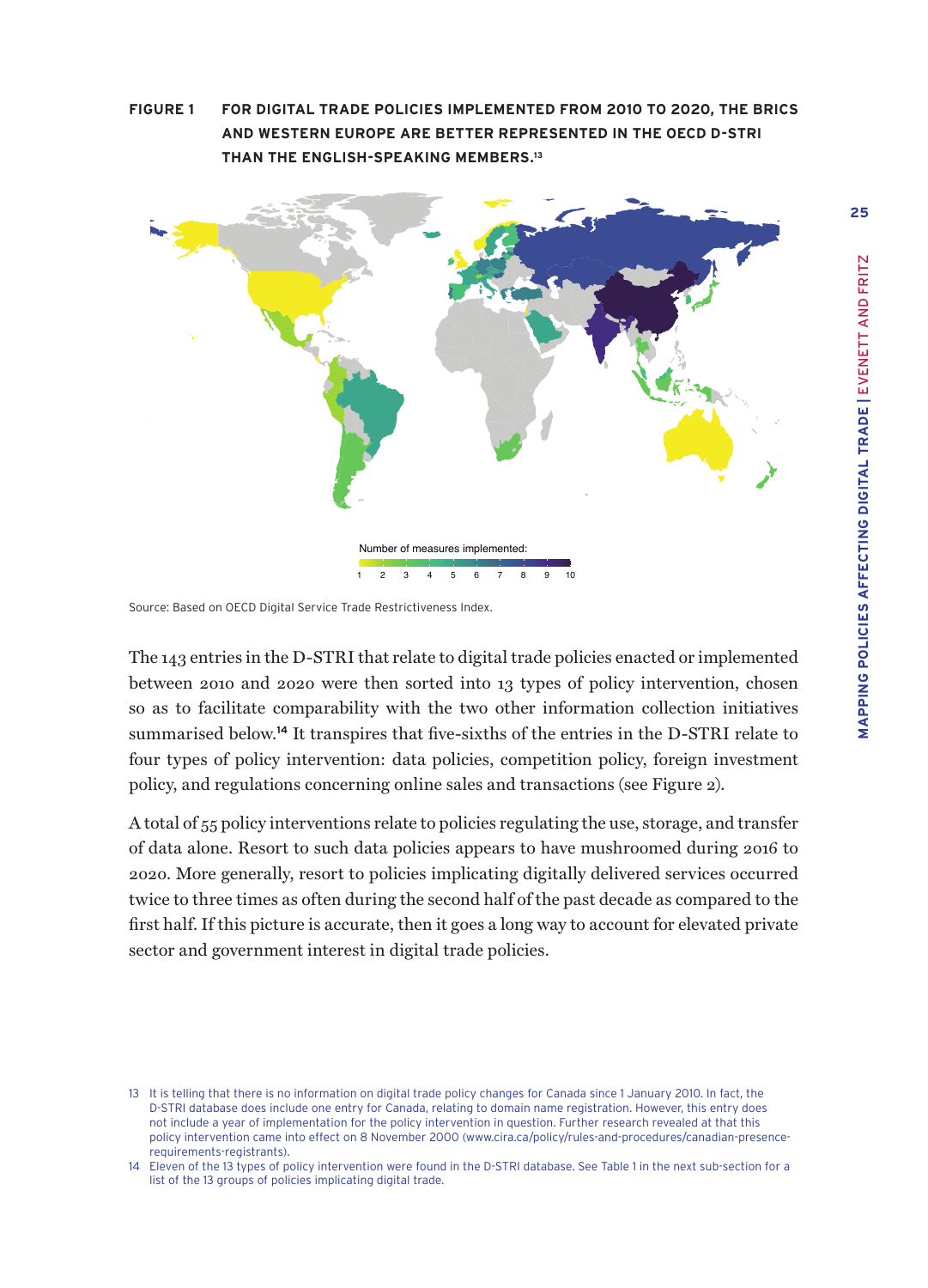

**FIGURE 2 FOUR TYPES OF POLICY IMPLICATING DIGITAL TRADE ACCOUNT FOR 83% OF THE ENTRIES IN THE OECD D-STRI**

Source: Based on OECD Digital Service Trade Restrictiveness Index.

#### **3.2 ECIPE's Digital Trade Estimates project**

The European Centre for International Political Economy (ECIPE) began an initiative to track restrictions on digital trade in 2017, naming it the Digital Trade Estimates (DTE) project. In accounts of this project, the emphasis was on digital trade restrictions as the following statement from their April 2018 report makes clear:

"The Digital Trade Estimates (DTE) project sheds light on policy restrictions in the digital economy. More precisely, it is a source of information for policymakers, analysts and businesses who want a better overview on digital trade restrictions covering all aspects of the trade policy field" (ECIPE 2018: 10)

Information on policy interventions by the governments of 64 jurisdictions (counting the EU and each of its member states as separate jurisdictions) was collected going back in time, in some cases decades. This information was coded so as to construct a Digital Trade Restrictiveness Index (DTRI) from which it was possible to rank the 64 jurisdictions. By December 2017, the underlying database contained information on over 1,700 policy interventions (ECIPE 2018: 130).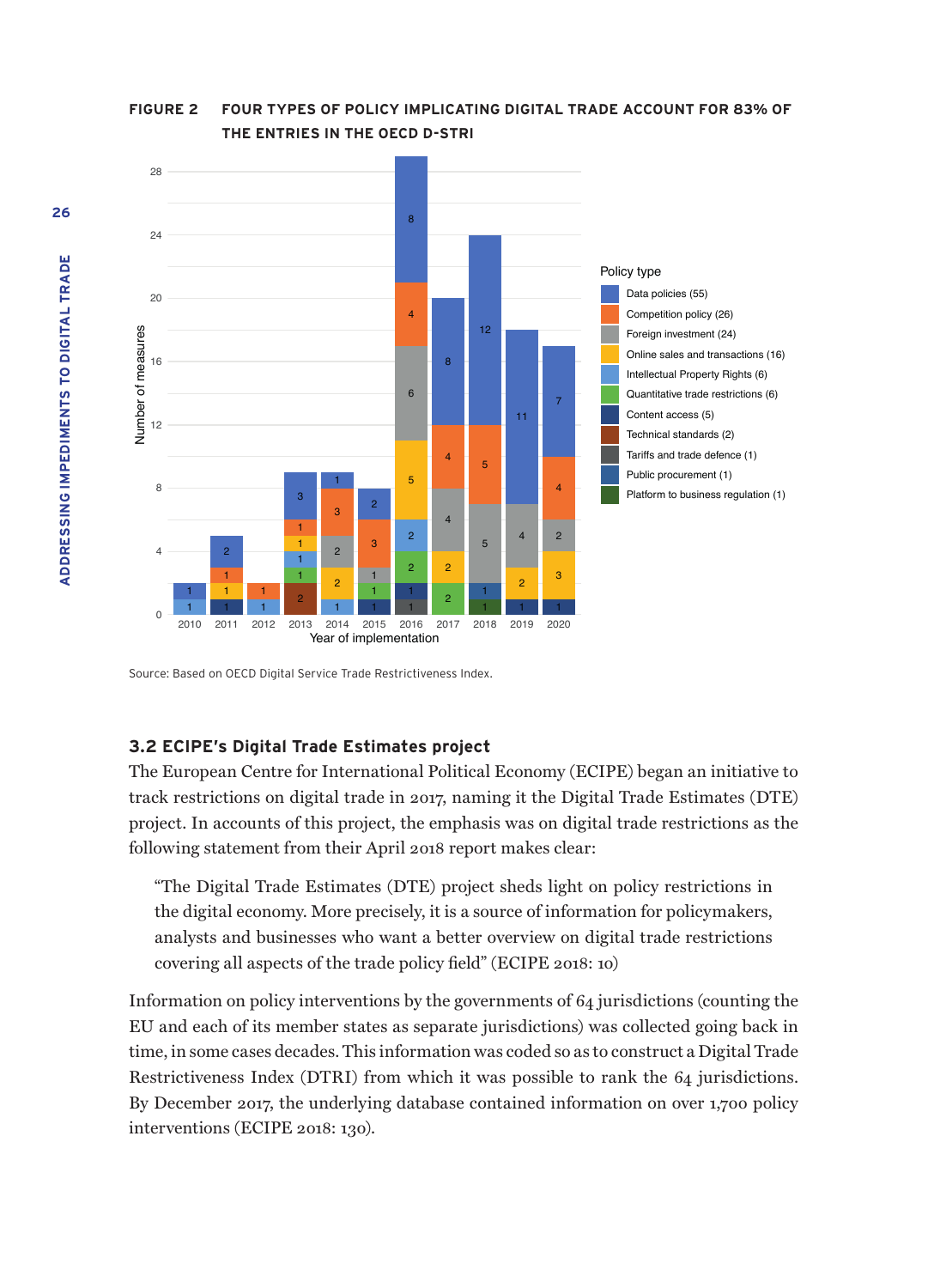A first insight from this ECIPE initiative concerns the geographic distribution of policy interventions affecting the digital economy (see Figure 3). By December 2017, policy changes affecting the digital economy were essentially a global phenomenon. A second is that, while all 64 economies tracked implemented some digital trade policies, the G20 economies undertook more policy changes – in particular, Brazil, China, India, Indonesia and the large European economies.

While many of the policy interventions that ECIPE collected information on refer to restrictions on either digital commercial transactions or the cross-border transfer of data that is a key part of many international companies' operating models, information on two other types of policy interventions was collected as well. The first are policies that affect private sector behaviour in the markets associated with the digital economy, an example being policies towards online sales and transactions, intermediate liability, and access to digital content. The second are policies that apply across digital and non-digital sectors of the economy (so-called horizontal measures), here information was collected on the enforcement of these laws to firms operating in the digital economy.



#### **FIGURE 3 NUMBER OF NAMED POLICY INTERVENTIONS IN THE ECIPE DTE DATABASE**

Source: ECIPE dataset.

Note: this information reported in this map refers to policy interventions named in the ECIPE DTE database and are not restricted to any range of implementation dates.

Overall, the ECIPE team collected information on 13 different types of policy intervention, organising them into four clusters (see Table 1), the titles of each of which refer to restrictions. Policies relating to the storage, use, and cross-border transfer of data are the most prevalent ones in the ECIPE DTE database where a specific, named policy act was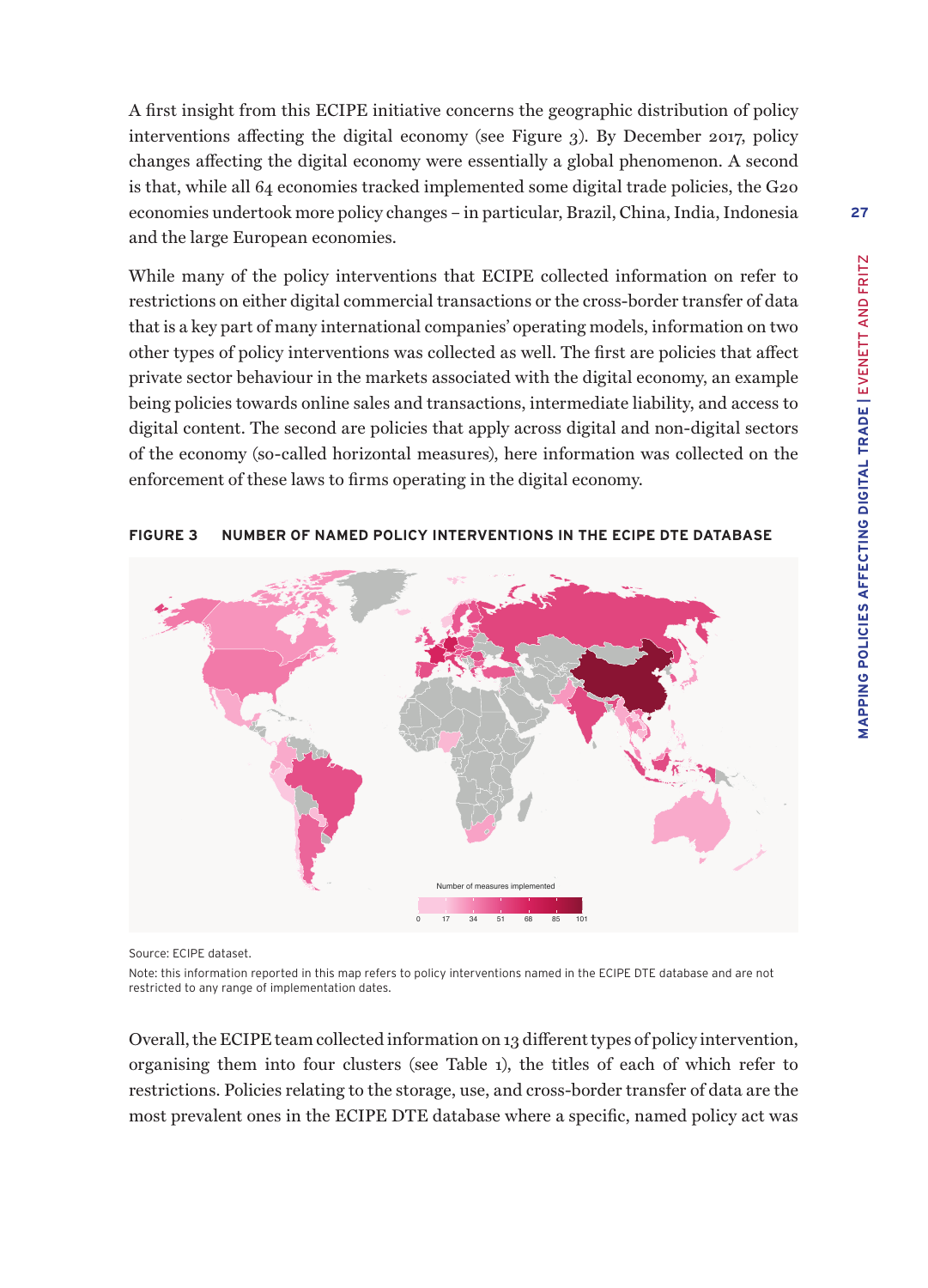identified.**<sup>15</sup>** Policies implicating the conduct of online transactions are the second most prevalent group. Policies affecting foreign investments, access to public procurement contracts, and data-related aspects of intellectual property rights are each found between 170 and 190 times in the ECIPE DTE database. The five most prevalent types of policy interventions affecting the digital economy together account for 56% of entries in this database.

| Cluster                           | <b>Class of policy instrument</b> | Number of distinct<br>named dataset entries |
|-----------------------------------|-----------------------------------|---------------------------------------------|
| <b>Fiscal restrictions</b>        | Tariffs and trade defence         | 66                                          |
|                                   | <b>Taxation and subsidies</b>     | 110                                         |
|                                   | Public procurement                | 175                                         |
| <b>Establishment restrictions</b> | Foreign investment restrictions   | 189                                         |
|                                   | Intellectual property rights      | 171                                         |
|                                   | <b>Competition law</b>            | 107                                         |
|                                   | <b>Business mobility</b>          | 133                                         |
| Restrictions on data              | Data policies                     | 302                                         |
|                                   | Intermediate liability            | 91                                          |
|                                   | Content access                    | 117                                         |
| Trading restrictions              | Quantitative trade restrictions   | 91                                          |
|                                   | <b>Standards</b>                  | 75                                          |
|                                   | Online sales and transactions     | 209                                         |

## **TABLE 1 ECIPE'S FORM-BASED MAPPING OF POLICIES AFFECTING DIGITAL TRADE: TOTALS FOR EACH CLASS OF POLICY INSTRUMENT**

To focus on more recent policy interventions affecting the digital economy, we turn our attention to those state acts where the implementation date lies between 1 January 2010 and 31 December 2020. Figure 4 provides the annual breakdown by type of policy intervention of the state acts that came into force. Recall that this database was constructed in 2017 and 2018 and so the drop off in implemented interventions in 2019

<sup>15</sup> The ECIPE database contains many unnamed or untitled policy interventions. The information recorded on the latter was too sparse to make consistent use of.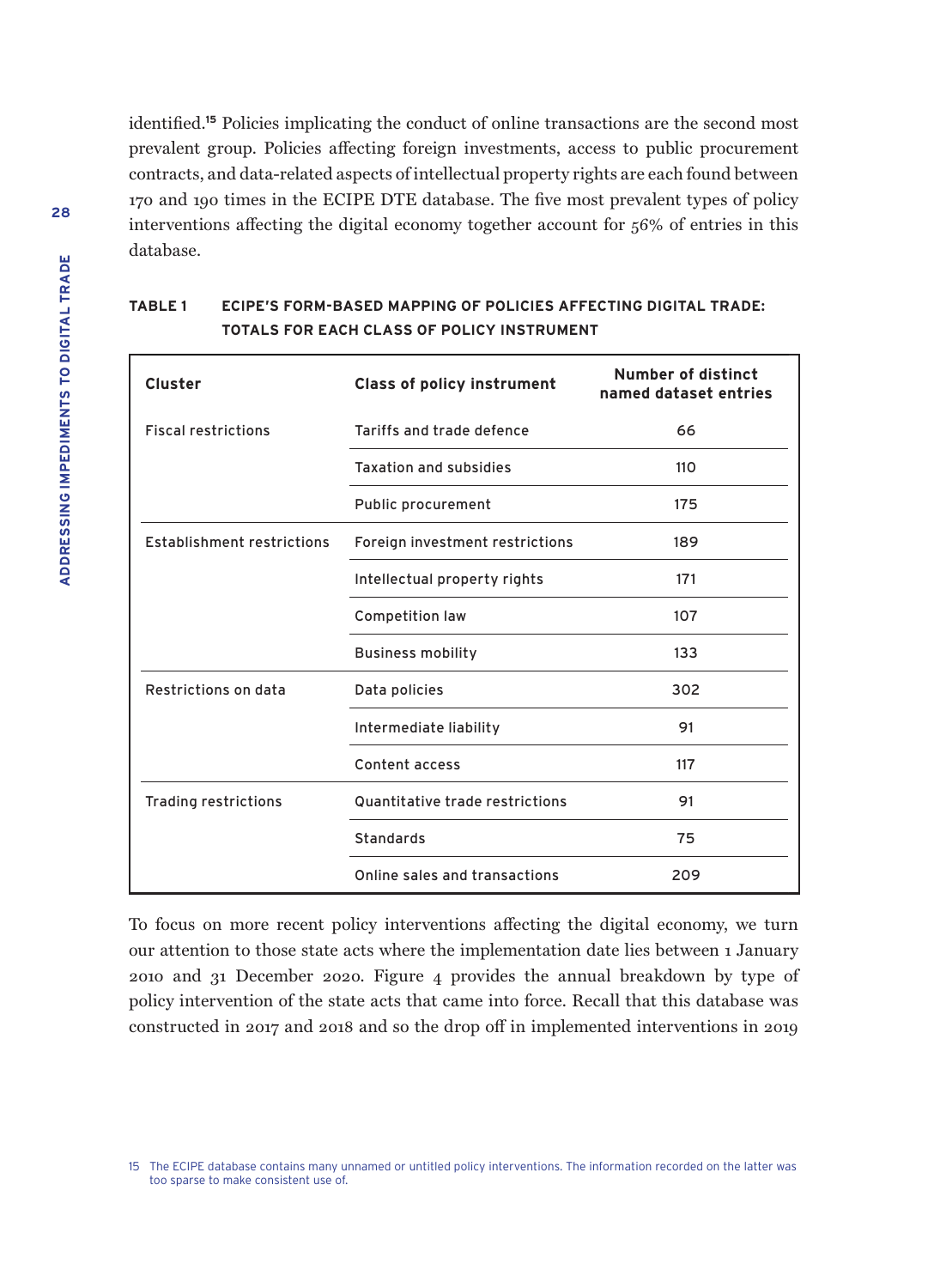and 2020 is not surprising. To the extent that the ECIPE DTE database is a representative sample, then this suggests that the years 2013 to 2015 were particularly active years, with over 200 new policy interventions implemented in both 2014 and 2015.

During the years 2010 to 2020 a total of 287 new policy interventions relating to the use, transfer, and storage of data were introduced, with 65 such measures coming into force in 2014 alone. A total of 206 new policies implicating online transactions were also implemented since 2010, with 68 entering into force in 2018 alone. Public procurement measures implicating the digital economy were the third most frequently used policy tool, witnessed particularly often in 2014.

# **FIGURE 4 NUMBER OF DISTINCT, NAMED POLICY INTERVENTIONS RECORDED IN THE ECIPE DTE DATABASE WITH IMPLEMENTATION DATES FROM 2010 TO 2020, BY TYPE OF POLICY INTERVENTION**

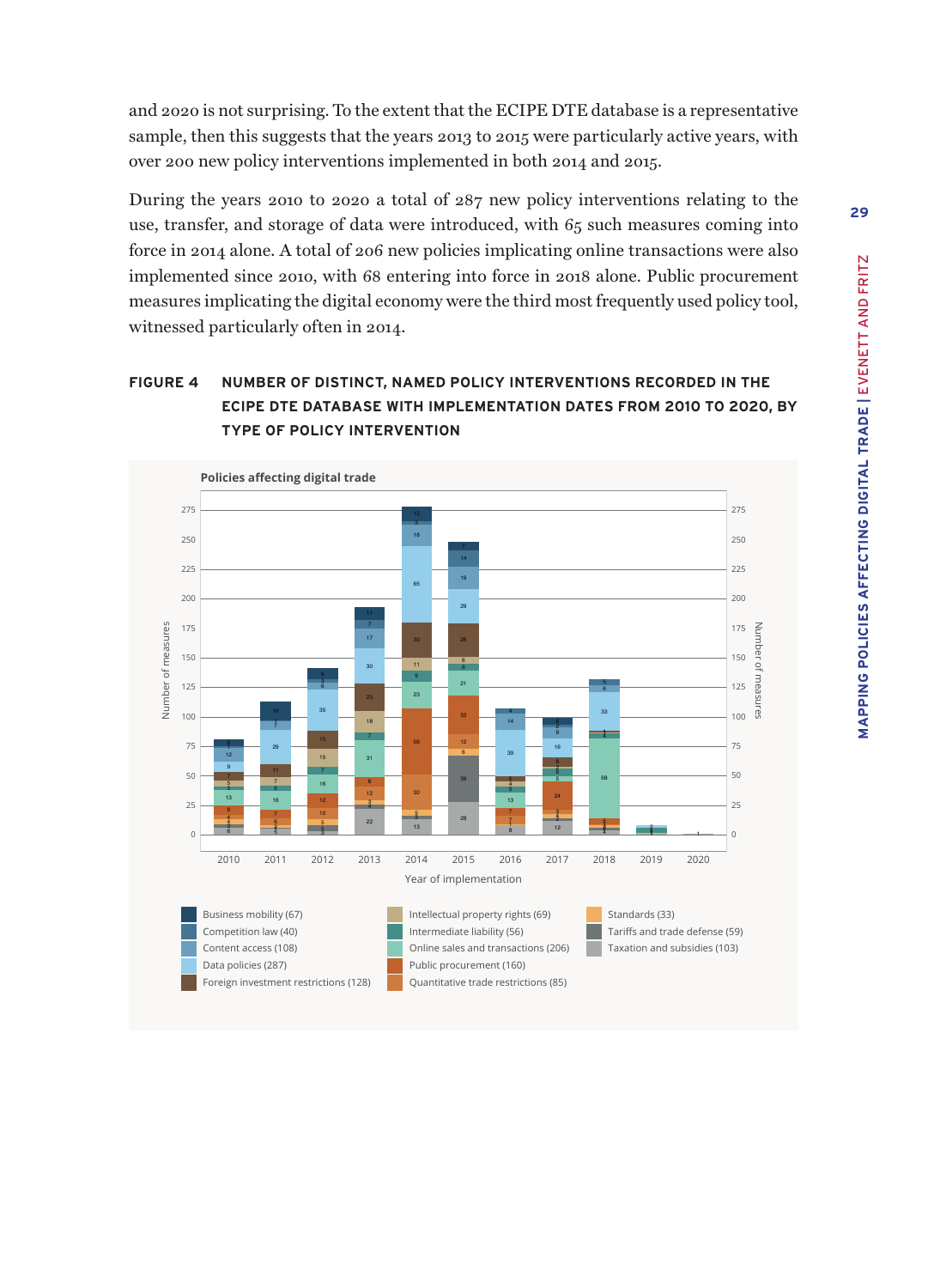To the best of our knowledge, ECIPE's monitoring of policy interventions affecting digital trade has been discontinued. Consequently, two questions arise: Had monitoring continued and the database been updated, would the variation across time and across policy instruments remained broadly the same? And second, have other continuing policy monitoring initiatives confirmed the findings of this valuable ECIPE initiative?

#### **3.2 Entries in the National Trade Estimates, 2015–2020**

The annual publication by the Office of the United States Trade Representative of its *National Trade Estimates* is another source of information on digital trade policies. According to its latest (the 2020 edition) this report "highlights significant foreign barriers to U.S. exports, U.S. foreign direct investment, and U.S. electronic commerce" (USTR 2020: 1). This official report classifies foreign trade barriers into 11 categories, one of which is pertinent to this chapter:

"Barriers to digital trade and electronic commerce (e.g., barriers to cross-border data flows, including data localization requirements, discriminatory practices affecting trade in digital products, restrictions on the provision of Internetenabled services, and other restrictive technology requirements)" (USTR 2020: 2).

As to the sources of information on foreign trade barriers, the following quote reveals much emphasis is placed on information "compiled" by US Federal Departments:

"The NTE Report is based upon information compiled within USTR, the Departments of Commerce and Agriculture, other U.S. Government agencies, and U.S. Embassies, as well as information provided by the public in response to a notice published in the Federal Register" (USTR 2020: 1).

In reality, US companies with international operations and the business associations that represent them are said to bring alleged foreign barriers to the attention of US federal officials. These considerations need to be borne in mind when interpreting the picture of global digital trade policy painted by these US reports; it should be understood that the impression generated is largely one reflecting the concerns of influential US corporate interests.

Entries referring to digital trade or policies affecting the digital economy in the *National Trade Estimates* reports for the years 2015 to 2020 were compiled.**<sup>16</sup>** A total of 116 distinct entries relating to policy interventions implemented since 2010, or with no clear implementation date, were found and organized to the policy grouping used in the ECIPE DTE initiative. A total of 40 national governments were responsible for these barriers to US firms engaged in digital commerce.

<sup>16</sup> It was difficult to find references to digital trade policies in the National Trade Estimates reports published in and before 2014.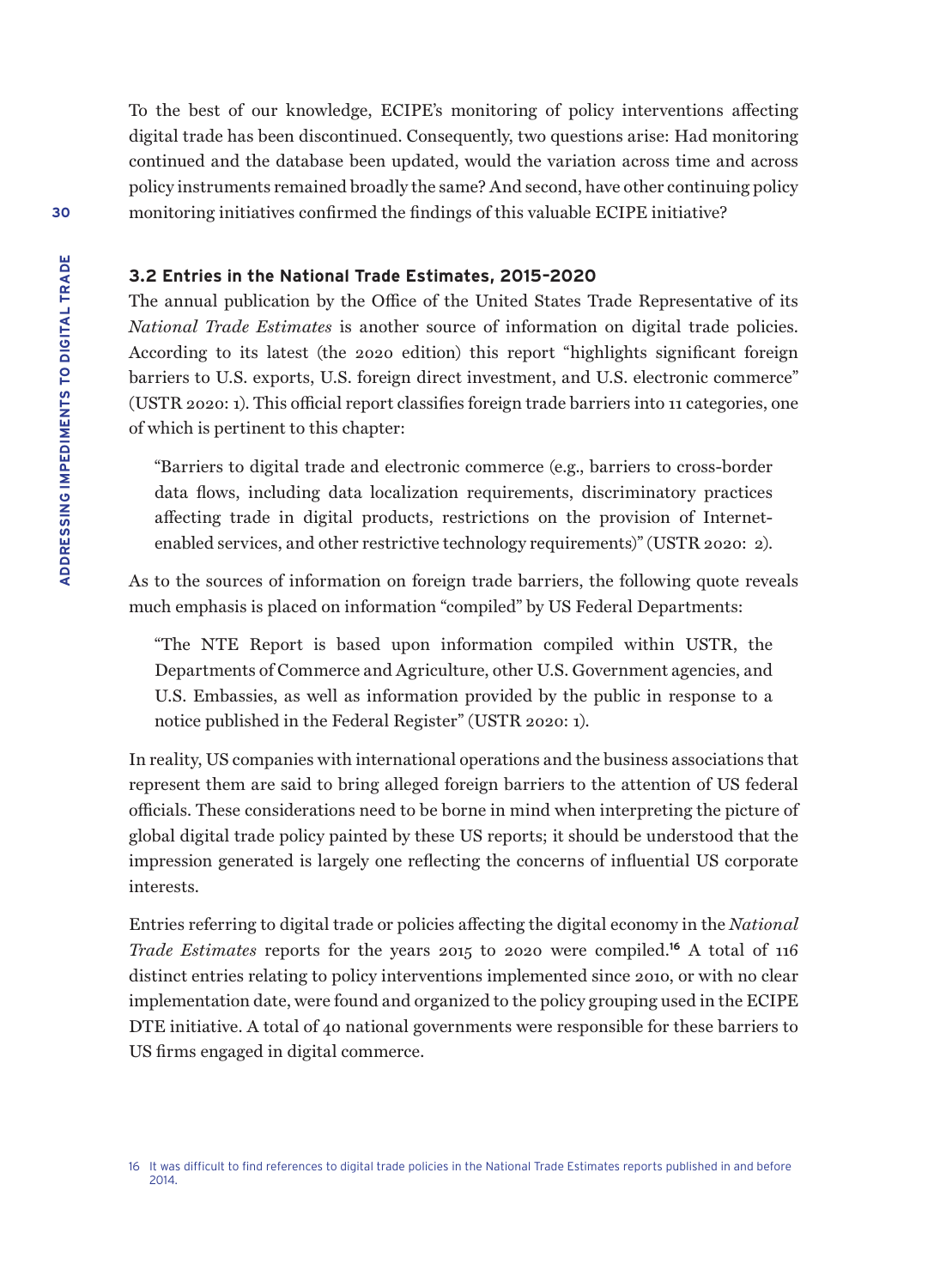Figure 5 provides the breakdown by year and by class of digital trade policy of the entries in the *National Trade Estimates* reports for 2015 to 2020. Like the OECD D-STRI, a number of entries in the *National Trade Estimates* reports do not mention the year of implementation (represented by the "Year unclear" column reported in Figure 5).



# **FIGURE 5 POLICY IMPEDIMENTS TO DIGITAL TRADE AS PORTRAYED IN THE US NATIONAL TRADE ESTIMATES REPORTS.**

Source: Based on National Trade Estimate Reports on Foreign Trade Barriers (NTE) 2015-2020

Three important findings follow from studying Figure 5. First, through this lens, the number of foreign barriers to digital trade has tended to rise over time.**<sup>17</sup>** This finding must be interpreted with care.**<sup>18</sup>** It may well be that digital protectionism is on the rise

 Reporting lags plus the fact that the 2020 *National Trade Estimates* report was published in April 2020 probably account for the small number of foreign trade barriers implemented in 2020.

 Had widely accepted estimates of the annual totals of digital trade been available, then it would make sense to normalize the number of complaints to the US government in a given year by the relevant annual total for digital trade. This would reveal whether the total number of complaints (a possible proxy for the total number of actual digital trade impediments) rose at the same rate, faster, or slower than the total value of cross-border digital commerce. We thank one of the co-editors for suggesting this line of reasoning.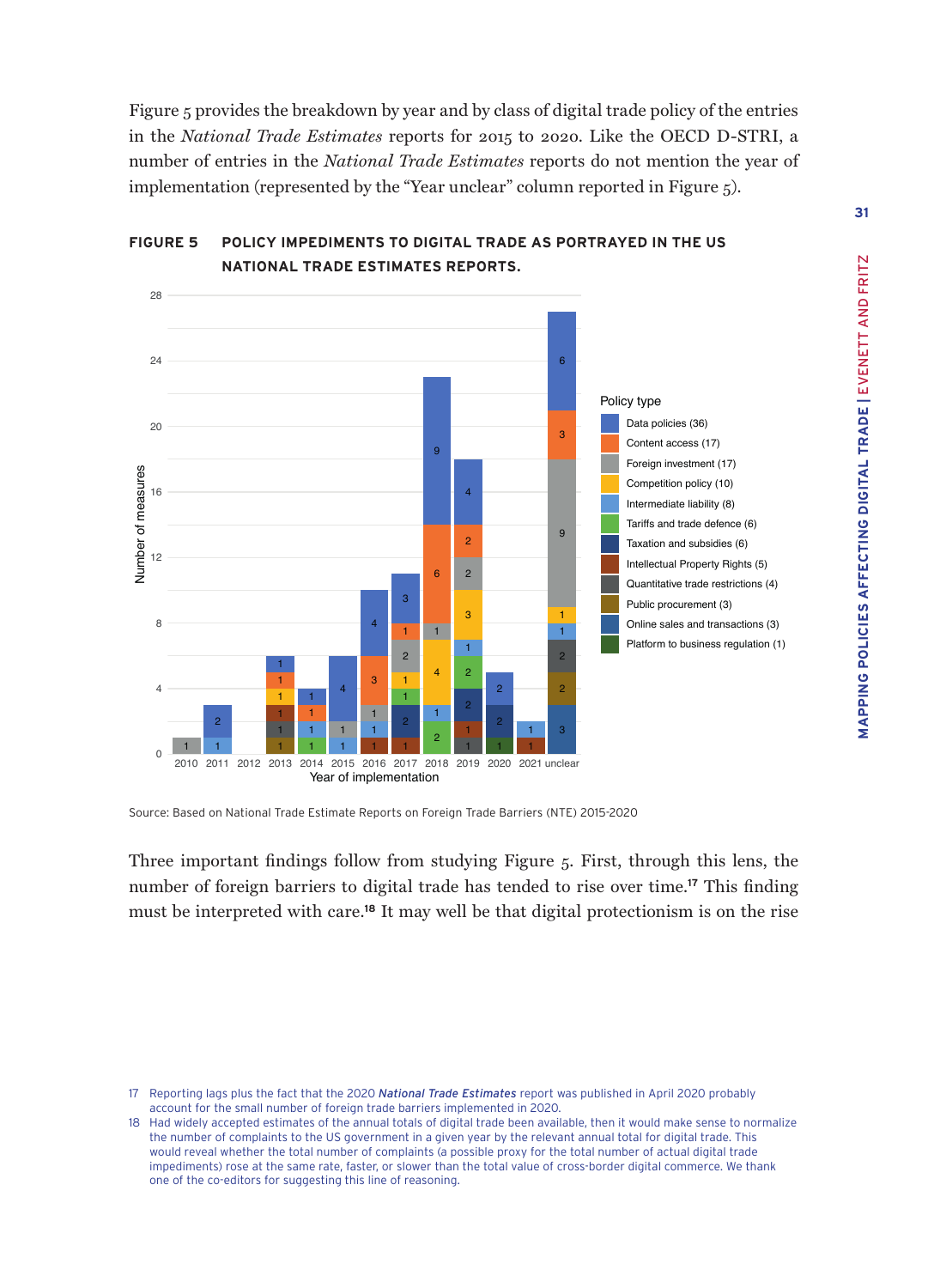outside of the United States.**<sup>19</sup>** But it could also be that US companies are raising concerns about digital trade barriers more often.**<sup>20</sup>** And, of course, the use of digital technologies has been growing over time.

Second, three types of policy intervention account for 70 of the 116 entries on foreign barriers to digital trade. These are policies regulating the location, transfer, and use of data; policies conditioning user access to digital content; and state measures disadvantaging foreign investors and their operations. Clearly counts of foreign trade barriers need not reveal the quantum of harm to US commercial interests, but it is difficult to accept that the number of instances of such harm reveals nothing about the priorities of US firms that make the effort to raise these concerns with the federal government.

A third finding is that the number of competition policy-related state acts identified in the *National Trade Estimates* reports rose sharply in 2018 and 2019. If this is a taste of things to come, then a fourth category of foreign commercial policy may become a flashpoint between the United States and its trading partners. Overall, then, while in principle there are a wide range of public policies that could attract the ire of the US government or US companies operating abroad, in fact, at least as far as the *National Trade Estimates*  reports are concerned, there are three – possibly four – policies which garner the most attention.

The picture painted in the *National Trade Estimates* reports is not entirely aligned with that found in the ECIPE and OECD information collection initiatives. For sure, policies towards the storage, processing, and transfer of data are the most common trade distortions in all three. However, measures affecting foreign investments by companies engaged in digital commercial activities and policies conditioning access to digital content account for a larger share of the foreign trade barriers found in the US reports as compared to the ECIPE dataset. Conversely, the latter contains a larger proportion of policy interventions relating to online sales and to public procurement policies. Competition law measures account for a larger proportion of the entries in the OECD D-STRI database than in the other two initiatives discussed here.

In conclusion, in general, these three high-profile collections of information on digital trade policy do not provide a common set of stylised facts to guide policymaking, analysts, or the private sector. (The exception being the prominence of regulations concerning data storage, use, etc.) This unsatisfactory state of affairs ought to be remedied by sustained independent monitoring of relevant policy developments. However, before that the purpose of such monitoring needs to be revisited, a point developed in the next section.

<sup>19</sup> As these reports are silent on any barriers to digital trade erected by the United States, it could well be that digital protectionism as it is sometimes referred to is rising in the United States as well as in the rest of the world.

<sup>20</sup> It may be worth reflecting on the factors that determine whether a firm brings to the attention of the US federal government information on a foreign trade barrier. For example, if US firms work on the assumption that their government is more likely to take steps that persuade foreign governments to remove digital trade barriers, then the rising number of reported foreign digital trade barriers need not reflect greater resort to digital protectionism abroad.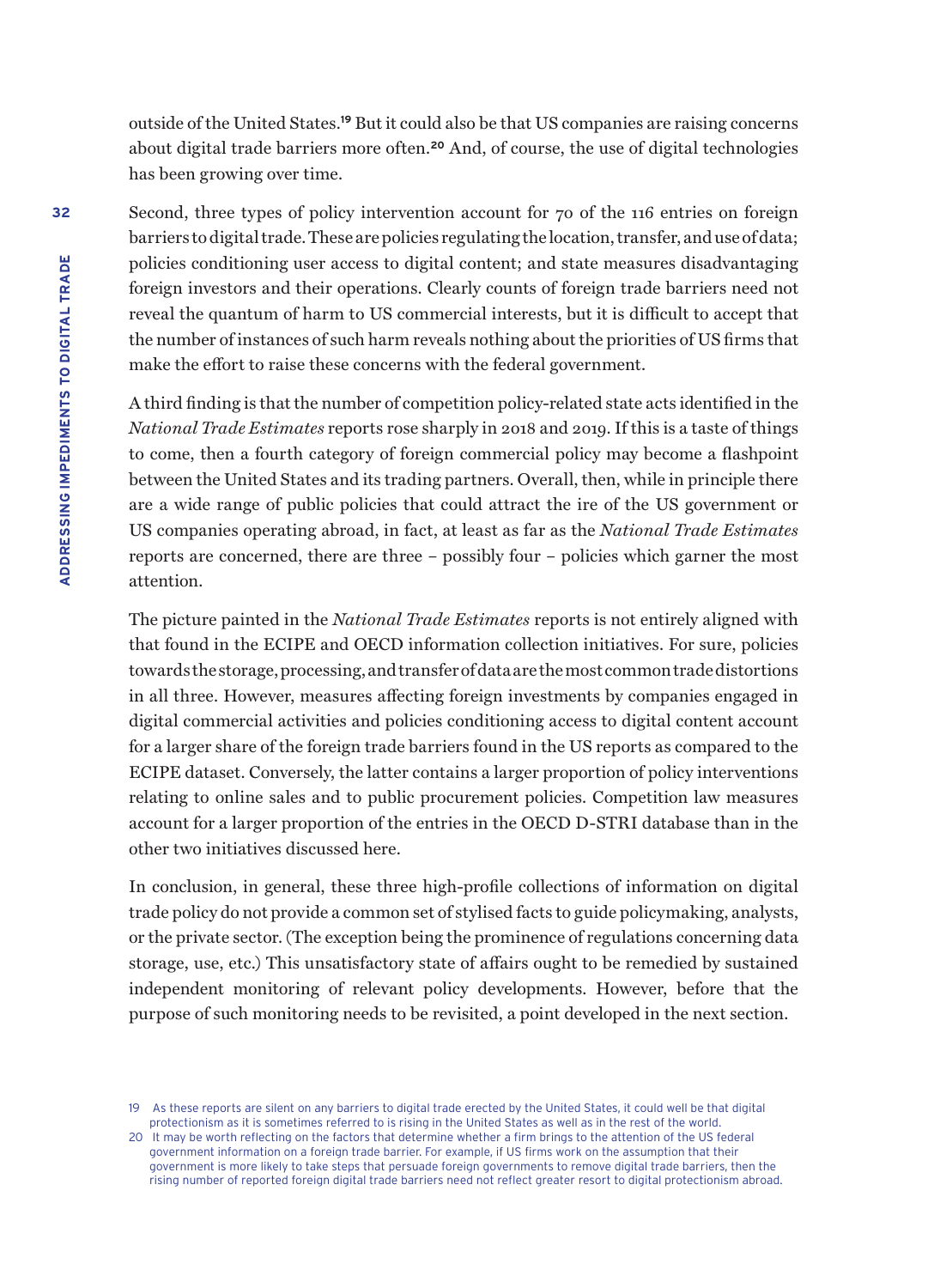#### **4 MAP WHAT? AN ATTRIBUTE-BASED APPROACH**

All three approaches to collecting information on digital trade policies discussed in the last section have one feature in common – they are form-based. That is, information was collected on state acts falling within a pre-determined set of policy instruments deemed worthy of monitoring.**<sup>21</sup>**

One weakness with form-based approaches is that they are unlikely to catch new forms of policy intervention that influence digital trade. Indeed, a foreign government intent on protecting local commercial interests against foreign digital rivals might deliberately choose a form of policy intervention that is not on the list of those being monitored.**<sup>22</sup>** Form-based monitoring initiatives provide another rationale for substitution between trade policy instruments. This logic applies with as much force to digital trade policies as it does to trade policies of older vintage.

A different approach, which has proved to be both operational and revealing in the Global Trade Alert's decade-long monitoring of commercial policy, is to filter policy intervention based on their *attributes*. For example, if the policymaker's interest is in foreign commercial policy interventions that discriminate in favour of local firms, then monitors can sort through policy interventions according whether the implementation of a policy improves, worsens, or involves no change in the relative policy treatment of local firms vis-à-vis their direct foreign rivals.**<sup>23</sup>**

Attributes can be revealed in the formal statement of a law, associated implementing regulation, and in the subsequent enforcement of the law. Mappings could then include information on all three. For example, upon enactment a law may be classified as having a certain desirable attribute, whereas some subsequent enforcement action under that law may not.

With respect to digital trade policies the case for employing an attribute-based approach is stronger because there are – if the statements of governments, companies, and their business associations are anything to go by – probably even more attributes of interest. That a policy intervention discriminates is just one of the pertinent attributes calls into question the common practice of referring to all objectionable policies affecting digital trade as 'digital trade barriers'. A policy may not involve the erection of any specific impediment to digital trade, yet the implementation of the policy may still harm a foreign digital service provider, perhaps because the policy's implementation is not transparent and creates uncertainty for foreign market participants.

<sup>21</sup> The WTO's monitoring of trade restrictions and trade reforms undertaken by the G20 nations is form-based as well.

<sup>22</sup> In the case of the United States National Trade Estimates report this argument only goes so far as nothing prevents US companies from bringing to the attention of the US governments new policies thought to constitute barriers to digital trade.

<sup>23</sup> In the implementation of the Global Trade Alert this is referred to as the relative treatment test and aligns closely with the notion of discrimination developed in international trade law. For an account of the method used to classify policy intervention in the Global Trade Alert, see sections three and four of Evenett (2019).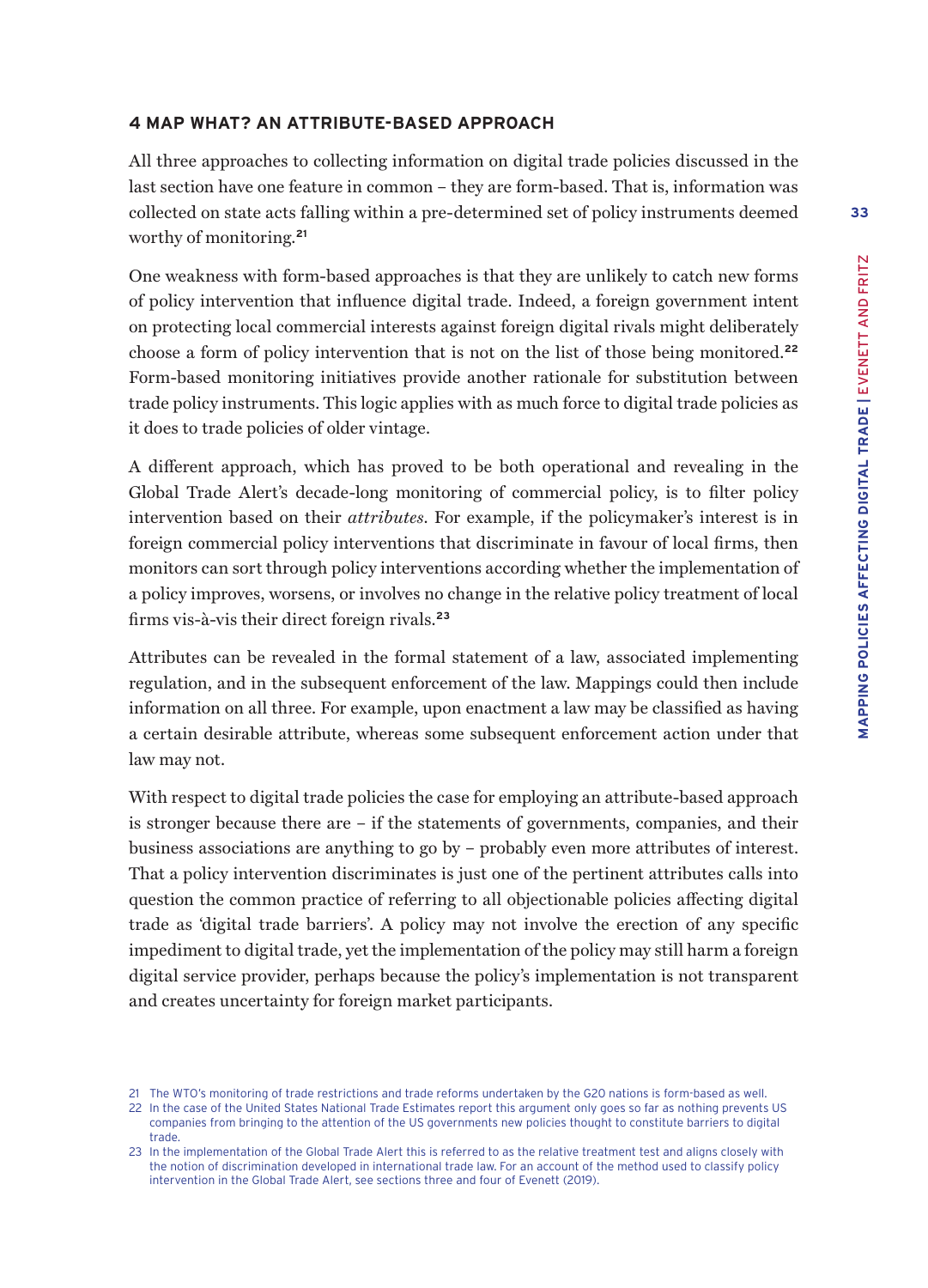On our reading of the position papers and statements about the policies affecting the digital commerce that seek to influence policymakers, there are at least four relevant attributes that a mapping of such policies ought to take into account (see Figure 6).

Starting from the left-hand side of the Venn diagram in Figure 6 is the question of whether a policy treats domestic and like foreign commercial interests in an even-handed manner. This is the matter of discrimination mentioned earlier, a classic concern of trade policymakers. On the opposite side of the Venn diagram is the question of whether the implementation of a policy intervention is sufficiently transparent. It has long been understood that the uncertainty engendered by a lack of transparency tends to depress cross-border commerce and the performance of foreign affiliates.

#### **FIGURE 6 ATTRIBUTE-BASED MAPPING OF POLICIES AFFECTING DIGITAL TRADE**



At the top of the Venn diagram is a matter of importance to foreign firms investing in or seeking to operate in a foreign jurisdiction. To what extent, if at all, does the set of policies that regulate the digital economy meet or conform to international best practice, in both design and execution? Taking this attribute seriously involves being open to the possibility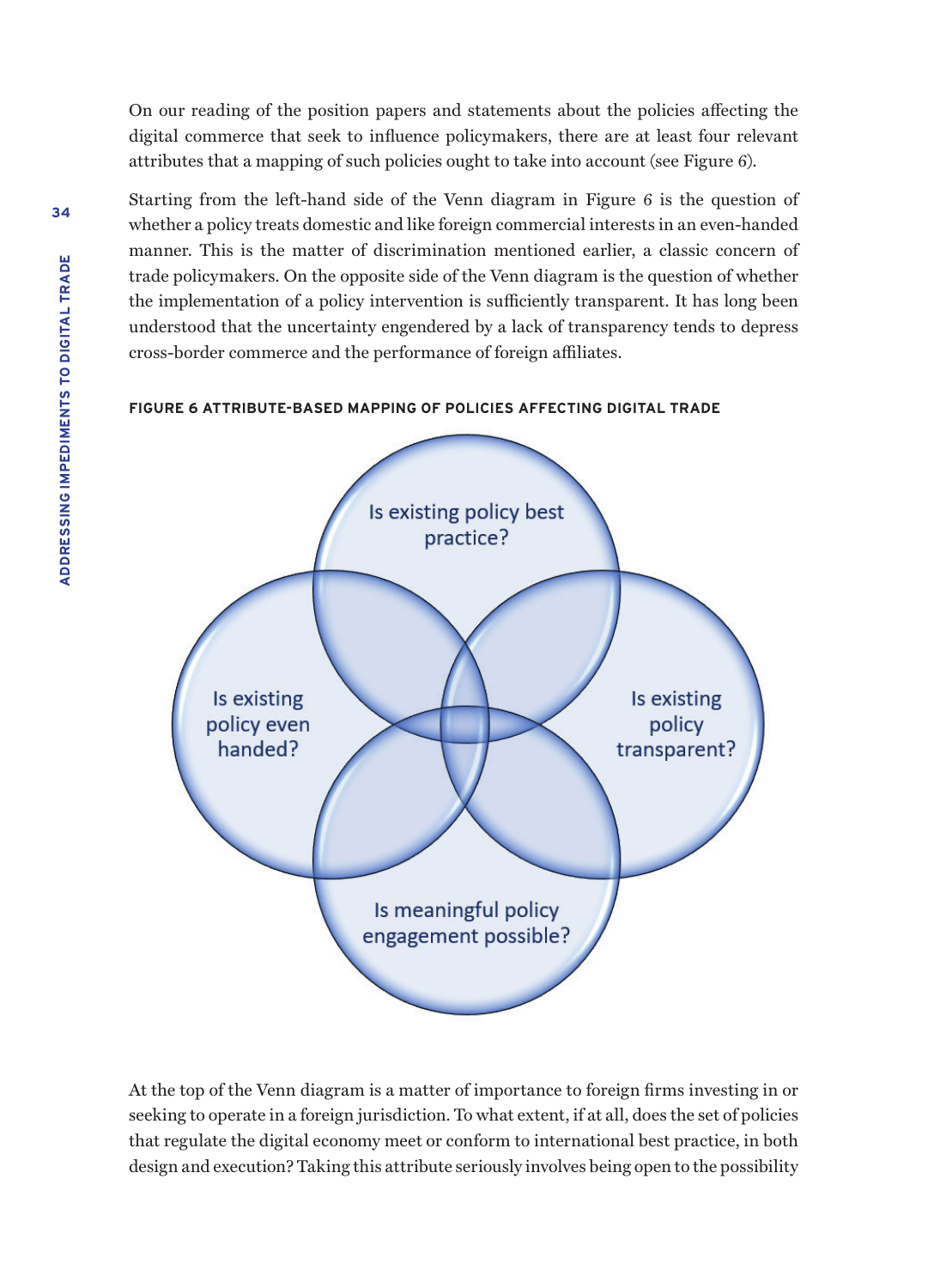that a policy critical for the proper development of the digital economy is under-enforced or entirely missing. This is not a particularly new attribute of trade policy; some may recall that one oft-heard American complaint against the Japanese government in the 1980s and early 1990s was that the latter did not properly enforce its competition law. In the context of the digital economy, establishing competitive conditions and enforcing competition law are often said to be important in the telecommunications sector, irrespective of whether the incumbent firm is in the private sector or in the public sector.

The fourth attribute referred to occasionally in (largely) American commentary is whether there are opportunities to engage with foreign governments and regulators as new laws and regulations are being devised or revised. Since technological developments and business models in the digital economy are both evolving quickly, public policy changes may occur frequently.

Therefore, foreign companies and governments may seek to engage with those designing policy initiatives on the same terms as local businesses. They may also want to offer comments and suggestions on draft laws and regulations, much as companies do in the United States. This attribute, then, is about the engagement during the digital policy formation process and not about the state of existing policy and its implementation.

A trade ministry may be interested in one or more of these attributes. Once preferences over these attributes are known, which is tantamount to choosing a position in the Venn diagram in Figure 6, a mapping initiative should be designed accordingly. Official choice of pertinent attributes could be informed by expert advice as well as the legitimate concerns of the private sector. Those deploying the attributes approach should be open to the possibility that the number of pertinent attributes may change over time and that policymaker interest in certain attributes may wax or wane.

A policy intervention may meet or fall foul of a number of these attributes, allowing for a more nuanced assessment of policy interventions. Put differently, in the area of digital trade policies, determining whether a given policy intervention discriminates between domestic and foreign suppliers (the attribute of being even-handed) is one of several characteristics of potential interest to trade policymakers and affected stakeholders. This is not a novel proposition – not least to trade policy analysts, both legal and economic, that have studied traditional behind-the-border regulation.

In practical terms, looking at a policy intervention through the lens of these attributes has implications for the information that an analyst must collect, the questions they must ask, and the manner in which information on a particular policy intervention is enriched.

In classifying a policy intervention according to these attributes, the goal is to limit to the greatest degree possible the room for *judgement* calls by the classifier. Rather than judge whether a digital trade policy is a barrier or is protectionist, instead the analyst can judge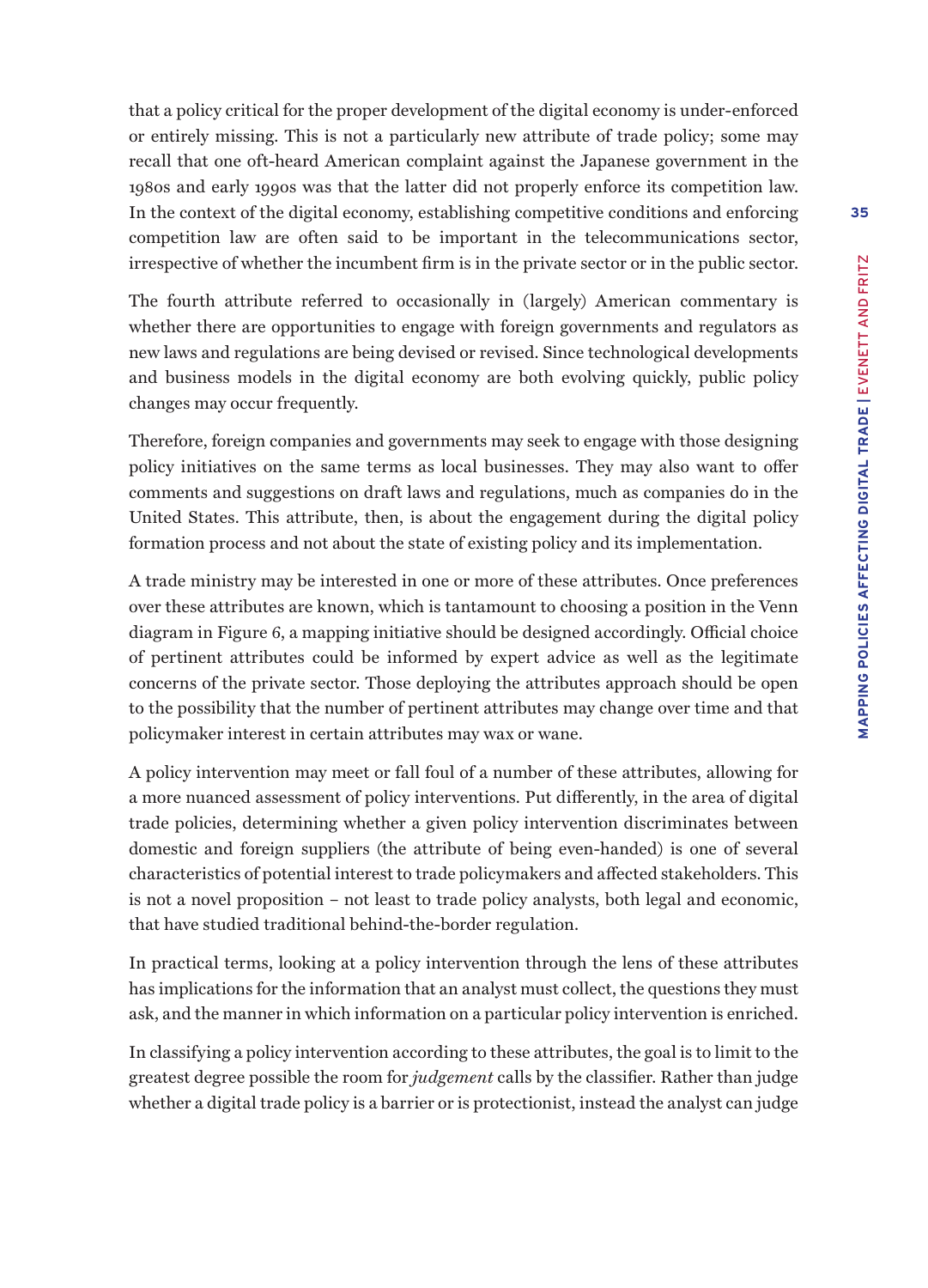whether its de jure formulation would, if implemented, alter the relative treatment of domestic firms versus direct foreign rivals. In this manner, an explicitly stated standard would be consistently applied to assess whether a policy is even-handed.

Likewise, rather than judge whether a nation's policy is 'best practice', it would be preferable to follow the longstanding practice of identifying whether a national law or regulation states that it is aligned with, or takes as a reference, an accepted public global, regional, or sectoral standard.**<sup>24</sup>** Another approach here is to call out those national policy interventions that explicitly depart from an international standard. Moreover, in some cases, the absence of a law may constitute a departure from an international standard. In cases where there are competing international standards, then it will be useful to determine whether a particular national regulation meets the different facets of each standard.

Assessments of transparency can take as their starting point internationally accepted definitions of the relevant facets of transparency in a particular area of commercial law. Then national administrative practice can be benchmarked against those norms. For example, the International Competition Network, the club of national competition authorities, has guiding principles for procedural fairness in competition law enforcement which identifies several facets of transparent enforcement in the following statement:

"Competition agencies should conduct enforcement matters under transparent rules and practices that provide parties under investigation with timely notice, as appropriate to the type of matter, that an investigation has been opened and its subject matter, agency concerns, allegations, and supporting evidence. Enforcement decisions should be transparent and explain the findings of fact, relevant legal and economic analysis, and any commitments or sanctions."**<sup>25</sup>**

The classifier would then check if the administrative practice of competition agency responsible for implementing a particular regulation affecting digital service provider has established procedures that fulfil every condition mentioned above (provision of timely notice, provision of information about allegations made, provision of supporting evidence, explanations of findings of fact, etc.) Such approaches are not new – they have been taken to assess many attributes of national merger policies and their implementation.**<sup>26</sup>**

<sup>24</sup> In the case of voluntary standards adopted by private bodies that have been accepted by government, then the voluntary standard would be benchmarked against whatever international standards are the norm in the sector in question.

<sup>25</sup> These Guidelines are available at [https://www.internationalcompetitionnetwork.org/wp-content/uploads/2018/09/AEWG\\_](https://www.internationalcompetitionnetwork.org/wp-content/uploads/2018/09/AEWG_GuidingPrinciples_ProFairness.pdf) [GuidingPrinciples\\_ProFairness.pdf.](https://www.internationalcompetitionnetwork.org/wp-content/uploads/2018/09/AEWG_GuidingPrinciples_ProFairness.pdf)

<sup>26</sup> See, for example, [https://www.internationalcompetitionnetwork.org/wp-content/uploads/2018/05/MWG\\_](https://www.internationalcompetitionnetwork.org/wp-content/uploads/2018/05/MWG_ImplementationRPsMergerNotification.pdf) [ImplementationRPsMergerNotification.pdf](https://www.internationalcompetitionnetwork.org/wp-content/uploads/2018/05/MWG_ImplementationRPsMergerNotification.pdf).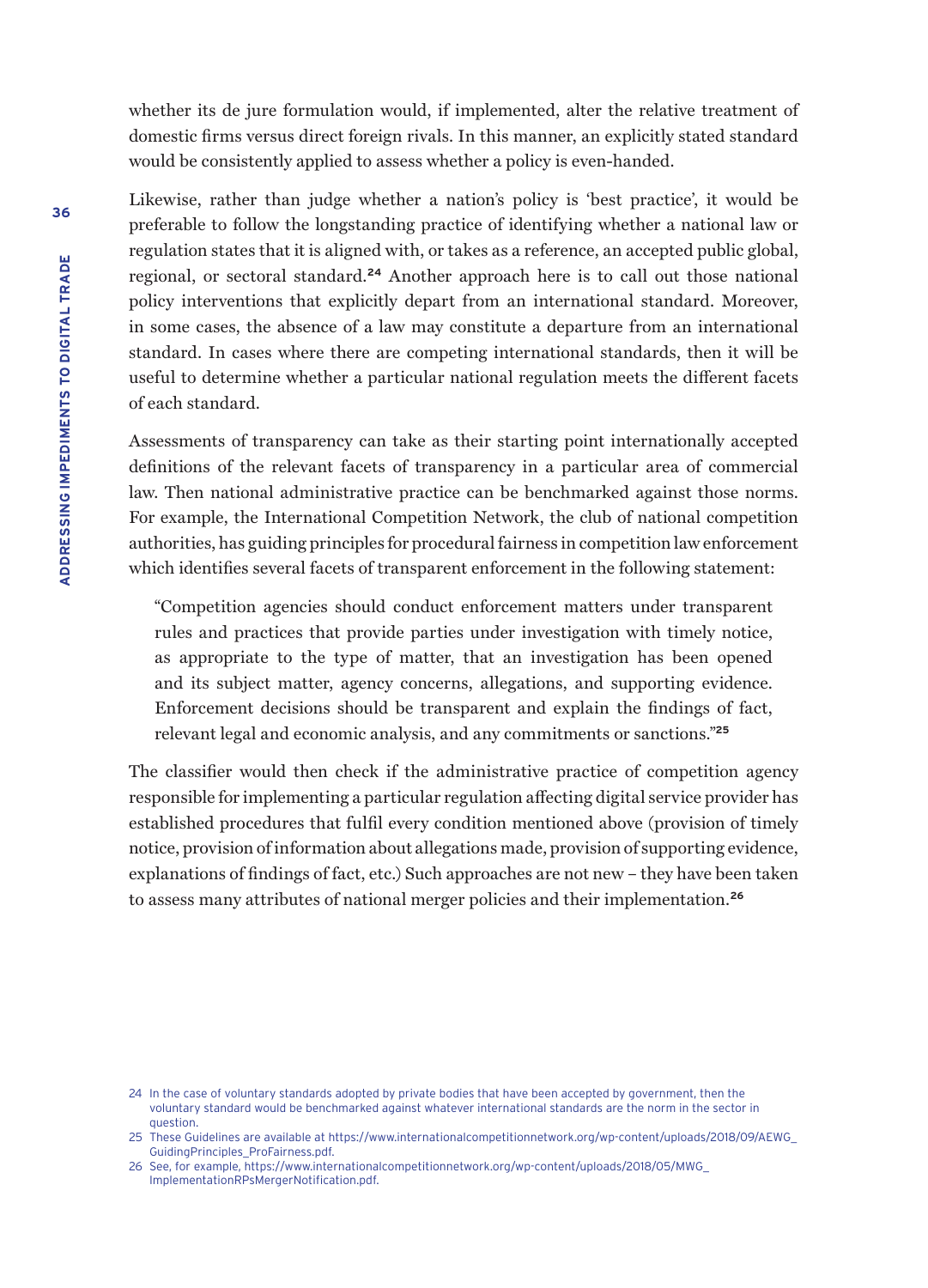When applying the attributes approach to mapping digital trade policy, there are plenty of precedents in areas of commercial law to draw upon. Why? Because complaints about discriminatory, non-transparent practices implemented by regulators that do not follow international best practice and seal themselves off from engagement with foreign peers and the private sector are hardly new.

### **5 MAP WHAT?**

What information would need to be collected if policymakers are to effectively track developments in the digital trade policy space? Keeping in mind the four attributes mentioned in the last section, we borrowed from the 'Five Ws' approach used in journalism, policing, and other areas of investigative work to formulate the following. To inform future digital trade policy choice, a mapping must include *what* was done *where*, *when*, *why* and by *whom*.

Translated into the policy monitoring domain for *announced unilateral policy changes* in digital trade policy, applying the Five W's and adding the reliability of the sources as an important sixth dimension leads us to propose collecting information on the following aspects of each policy intervention:

- 1. What?
	- a. The **title** of the announced change including any official branding of it
	- b. The **summary description** of the key elements of the change
	- c. The type of **policy instrument** chosen, including a general nomenclature, where possible, to support connections to other datasets (e.g. the UN MAST classification for non-tariff barriers)
	- d. Where relevant and feasible, the **direction of the change**, i.e. whether the commercial interests of the affected trading partners are harmed or benefit
	- e. Where relevant and feasible, the **scale of the announced change** in its proper measurement unit (e.g. percentage change of a tariff or loan amount)
	- f. The **type of economic activity** covered, including a general nomenclature, where possible, to support connections to other datasets:
		- i. for physical products (e.g. the Harmonised System code)
		- ii. for sectors including services (e.g. the United Nations CPC sectoral classification)
	- g. The **commercial entities** covered, i.e. whether the change is firm-, location-, sector-specific or applies to all entities active therein
		- i. If firm-specific, the **firm name**, location and other attributes, such as whether the firm or firms in question are state-owned (in whole or in part), state-linked, or otherwise state-controlled
		- ii. If location-specific, the **location name** and other relevant attributes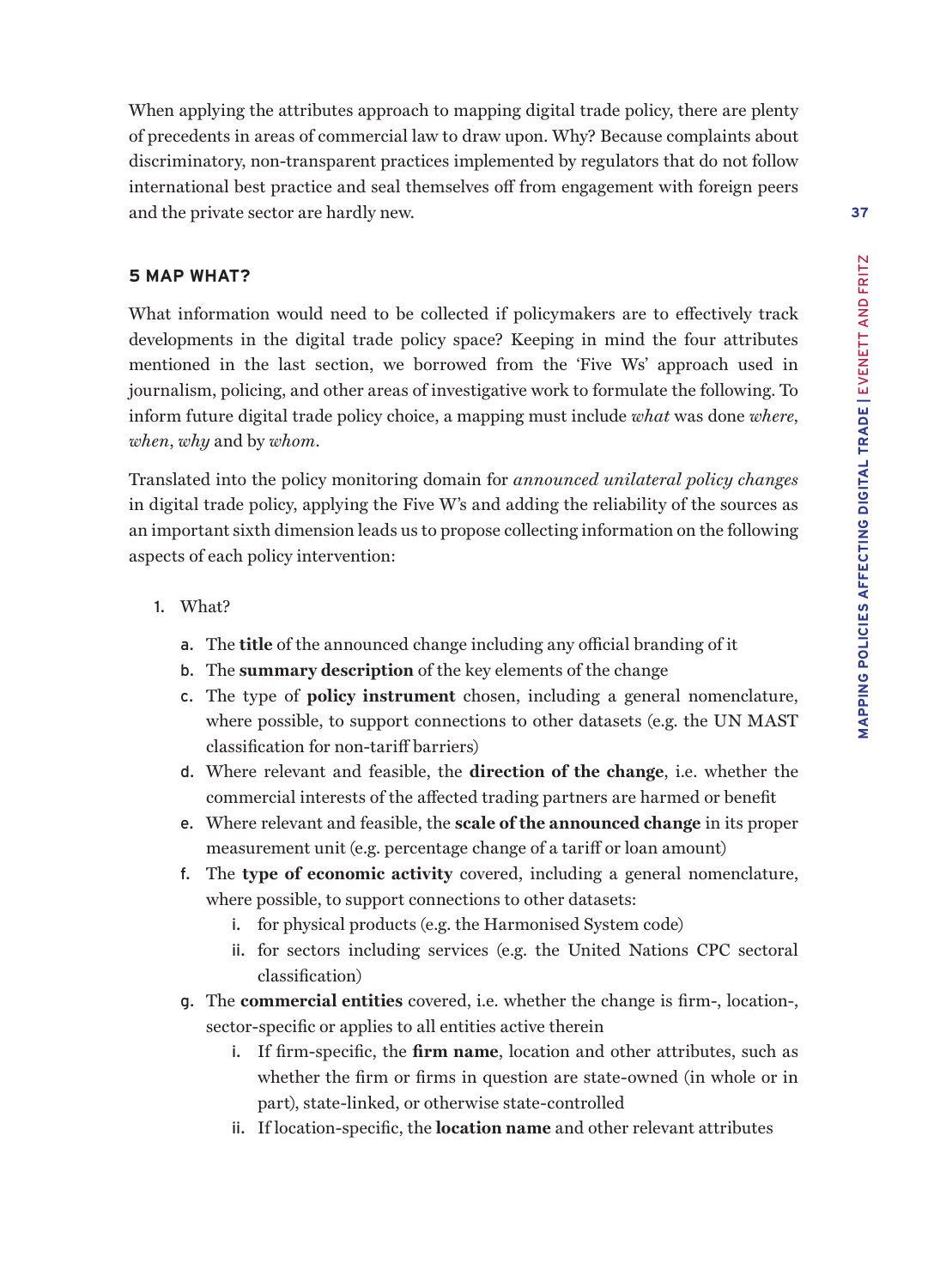- h. The direction of the **primarily affected commercial flow** (e.g. inflows into an economy being distinguished from outflows)
- 2. Where?
	- a. The **customs territory** where the public body announcing the policy intervention is located
	- b. The **affected market**, which could include markets outside of the implementing iurisdiction
	- c. The **trading partners** implicated by the implementation of the policy intervention
- 3. When?
	- a. The **date** a policy intervention was **announced or updated**
	- b. The **date** a policy intervention was **implemented or prolonged**
	- c. The **date** a policy intervention was **removed** (if any)
	- d. The **dates** during which any consultation period with the private sector, other stakeholders, and foreign governments is to be held or will be held
	- e. The **date** the policy intervention in question was **documented** by the analyst
- 4. Why?
	- a. The **purpose** of the policy intervention stated by the authority taking the action
	- b. Whether the policy measure is said to be aligned with applicable **international best practices** or other **international standards**, technical and otherwise
	- c. Whether the introduction of the policy measures was **justified at all**. If so:
		- i. Whether the policy measure was justified on the grounds of **implementing an international accord** (such as a regional trade agreement) or whether the measure was taken pursuant to the rights a government has in an international accord (such as retaliation permitted following a WTO dispute settlement proceeding)
		- ii. Whether the policy measure was justified on and makes specific reference to **scientific knowledge**
	- d. **Related or precedent decisions** including policy intervention that has previously been announced (such as a national development strategy document) or changes made by foreign governments
- 5. Who?
	- a. The **announcing agency** including whether it is a central government body, sub-national government body, independent state agency, state-owned or state-linked corporation or association, or supranational agency
	- b. The **implementing agency** and its level/branch of government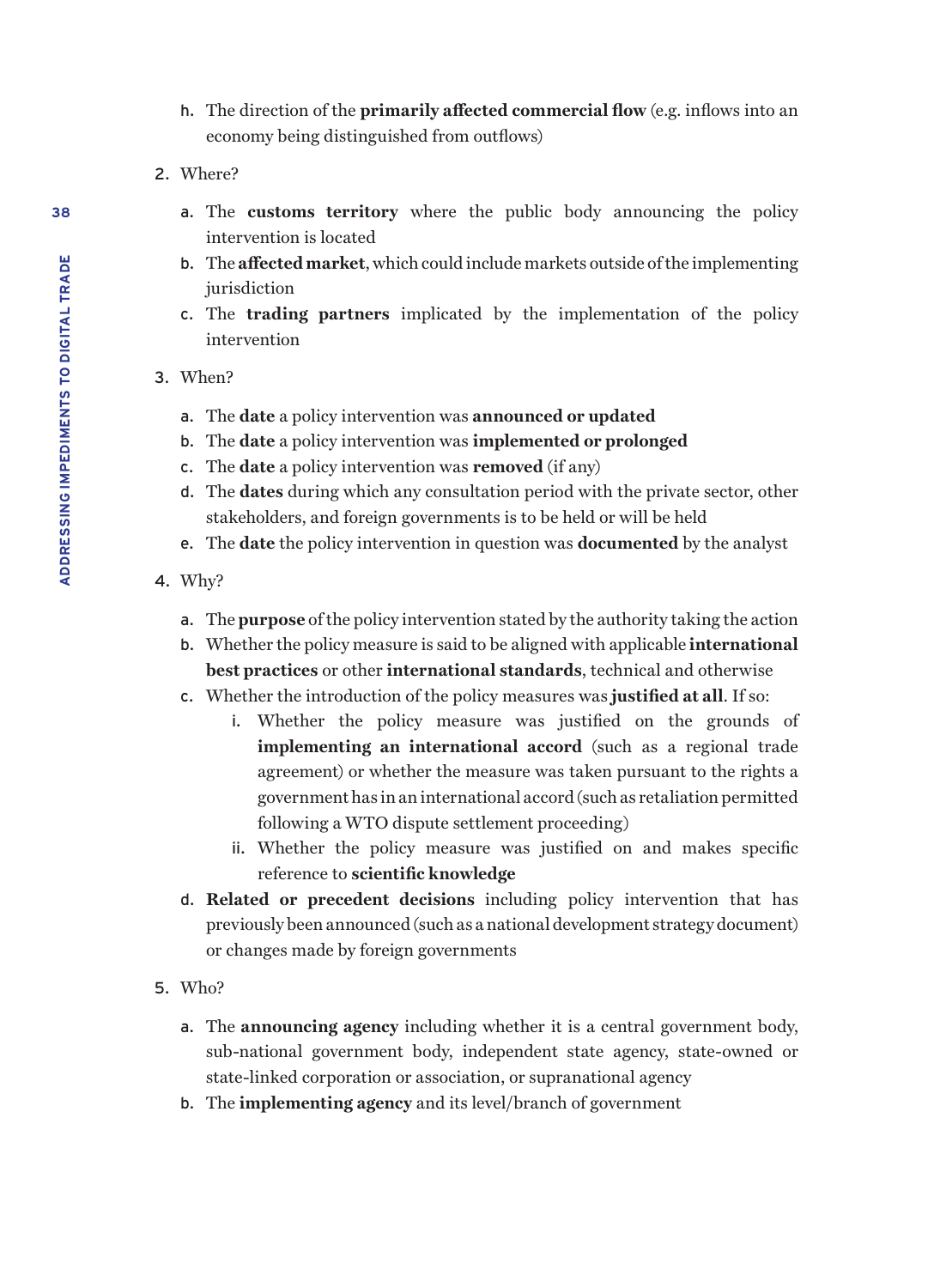- c. The agency that **reports** on any state action that is the result of the policy announcement, whether its reports are publicly available and the degree to which information is made available, and where those reports can be found
- 6. Information reliability?
	- a. The reputation and independence of the data collector or provider
	- b. The type of information sources used to spot the policy intervention
	- c. The type of information source used to ascertain the above attributes of the policy intervention
	- d. The official source, where available, including formal title of any associated law, regulation, etc.

That information on over 30 aspects of any one policy intervention can be collected indicates the considerable scope for enriching the information available to policymakers beyond assembling lists of policy announcements. Doing so requires a specially trained team. The resulting information would complement information on policy developments received from the private sector and from generalists posted to embassies abroad, the sources that many governments ministries tend to rely upon at present. In the highly politicised environment of our age, the reputation of the information assembler as a neutral, independent, and competent chronicler of policy choice cannot be overstated.

Some of the information identified in the "What?" sub-section above would allow for an assessment of whether policy change is even handed, liberalising, or discriminates against foreign commercial interests.**<sup>27</sup>** The information in the "Where?" sub-section helps identify the location of the affected commercial activity and the trading partners implicated. The information in the "When?" sub-section is useful in tracking policy stance over time and for assessing prior episodes of policy change. Information on the reporting agency facilitates assessments of the transparency of a particular policy initiative. Much of the other information collected is helpful in facilitating searches of a database for similar policy interventions**<sup>28</sup>** and in assessing the nature and quality of sources of information on policy change.

For *policy changes still being contemplated by a government*, so as to assess whether there are even-handed engagement opportunities for potentially affected commercial parties, information on consultation processes would be collected. This would include information on whether specific proposals are published in official registers or journals, whether there was a consultation process at all, whether comments can be submitted and under what timeframe, and whether there are other opportunities for engagement with decision makers.

<sup>27</sup> Here, the relative treatment test mentioned earlier is relevant.

<sup>28</sup> It being understood that seamless electronic access to policy intelligence is a desirable outcome. This is in marked contrast to the practice in some multinational corporations and trade ministries whereby mid-level officials hoard and become the guardians of information on policy developments.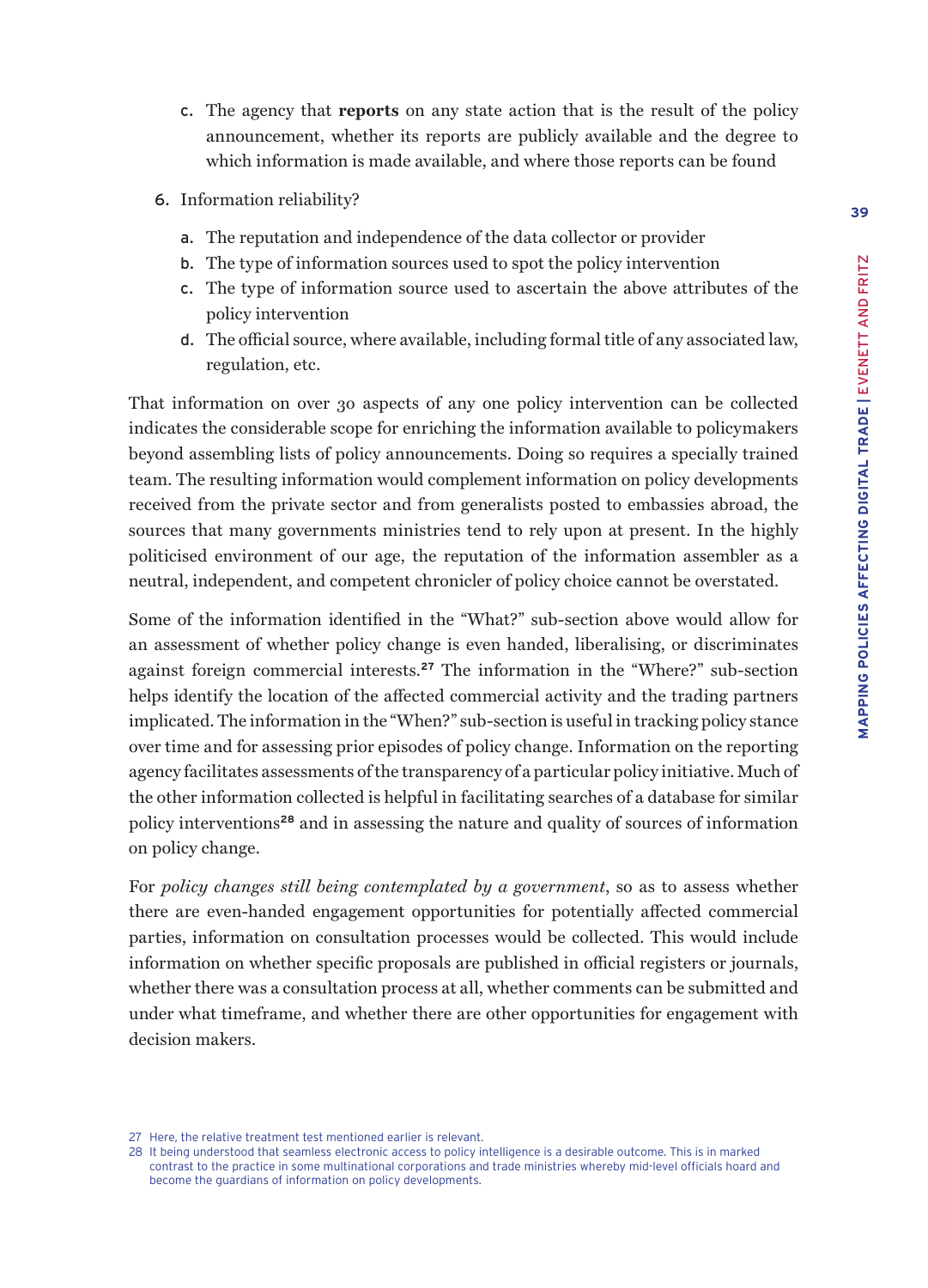In addition to mapping announced policy changes and announcements of policy reviews, which might be referred to as the flow of policy change, a full mapping should include information on existing policies that are likely to implicate digital trade as well as the absence of such policies. The latter two refer to, in the language of economics, the stock of current policy. This distinction is important for those designing mappings will need to choose whether to monitor the flow of new policy, document the stock of existing policy, or both.**<sup>29</sup>**

Implementing such a mapping of digital policy stance, and entering it into a database system that allows in real time for easy information extraction, for filtering according to user-selected criteria, and for intelligent aggregation, would represent a major improvement in the gathering and deployment of trade policy intelligence. For over a decade we have executed and refined such a mapping for traditional commercial policies (Evenett and Fritz 2020, Evenett 2019) and see no reason why a comparable mapping could not be created for policies implicating digital trade.

#### **6 CONCLUDING REMARKS**

In this chapter, having reviewed three inventories of policies affecting digital trade during the past decade, and having reflected on the questions of interest to trade policymakers, we have rejected form-based approaches in favour of an attribute-based approach. We went further to flesh out what such an attribute-based approach would involve in practical terms. Here we also reflect on the differences between the implementation of such an attribute-based approach in the digital trade space as compared to more traditional trade policies.

In traditional commercial policy monitoring, in general the absence of a policy choice is unnoteworthy. In the Global Trade Alert database, for example, no entries exist for tariffs that were not applied or subsidies that were not granted. In the digital domain, however, the absence of a policy choice may have a significant impact on market outcomes. For instance, the absence of user data protection regulation, intermediary liability, or copyright legislation are significant omissions in the policy toolkit affecting the digital economy. Comprehensive maps of the digital policy landscape thus must include the absence as well as presence of certain policy choices.

Traditional trade policy changes are also less prone to what might be referred to as directional ambiguity. It is seldom disputed that changes in import quotas, tariffs, and subsidies to import-competing firms affect the market access conditions of foreign suppliers of the goods in question. In contrast, the cross-border commercial effects of changing data protection legislation or user privacy rights may be harder to discern

<sup>29</sup> So as to permit comparisons between the stock of existing policy (and non-policy) and the flow of new policy initiatives, to the extent sensible, the overlap in types of information collected should be maximised. In this respect, the 5Ws and the information reliability criteria listed above should be the starting point for developing a consistent set of characteristics collected on the stock of existing policy.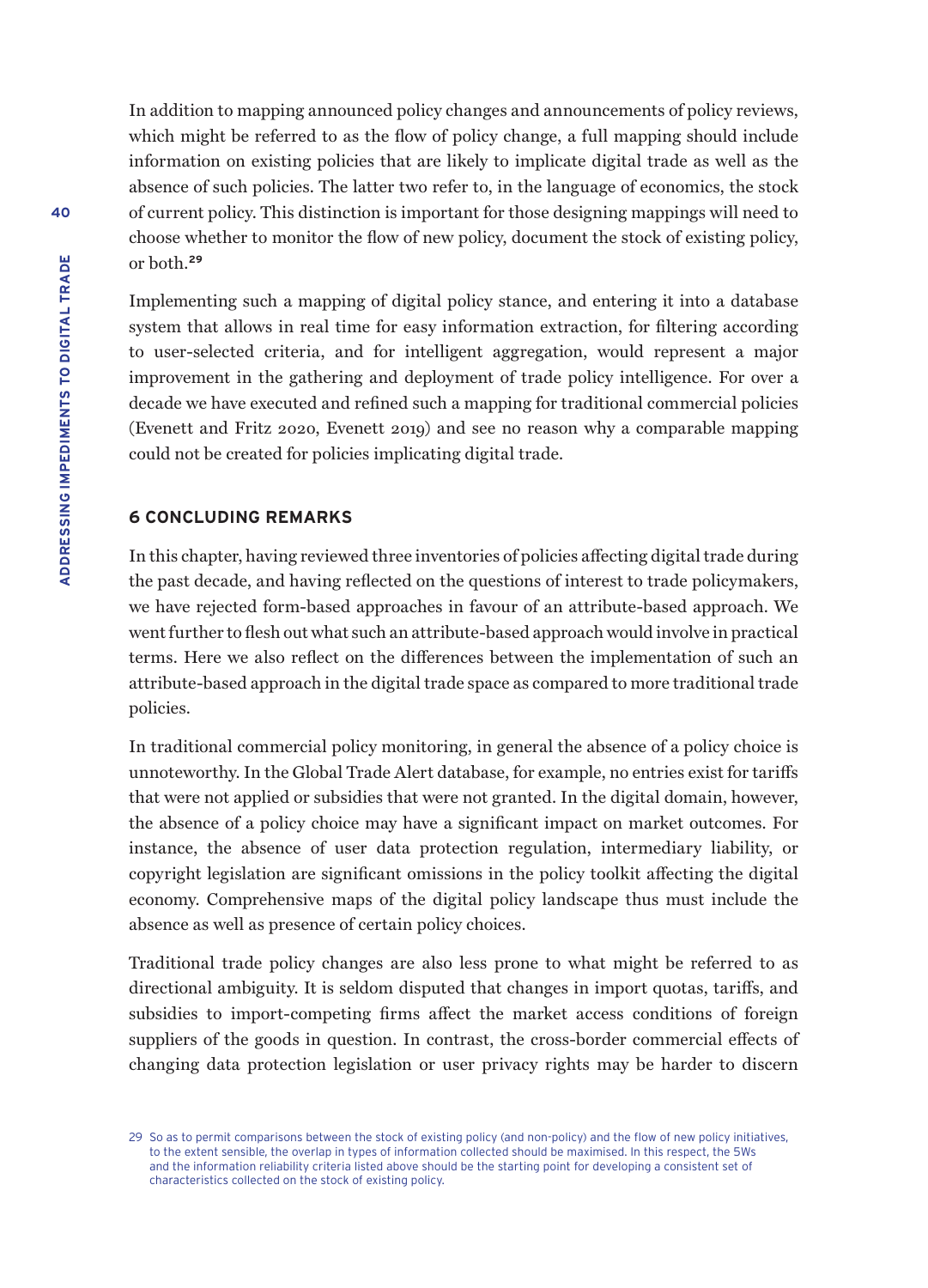unambiguously. A comprehensive mapping of policies affecting the digital economy may not be able to draw, in every instance, conclusions about changes in the relative treatment of local firms and foreign rivals.

When it comes to adherence to international best practices and rules, there are closer parallels between more traditional forms of commerce and digital trade, in so far as the former are covered by unambiguous trade rules or other international norms.**<sup>30</sup>** Policymakers may also be interested in the extent to which a set of policies that regulate the digital economy meet or conform to international best practice, in both design and execution. Taking this attribute seriously also involves being open to the possibility that a policy critical for the proper development of the digital economy is under-enforced.

The approach advocated here should be seen in the context of longstanding arguments about the benefits of transparency in the world trading system. For some, sunlight is the best disinfectant, to quote US Supreme Court Justice Brandeis. For others, transparency serves the important role of putting pertinent facts on the table, thereby diminishing the role that fear and misinformation play in shaping the commercial relations between states. At a time of rising geopolitical rivalry, transparency initiatives that lower the temperature by supporting fact-based deliberation are valuable.

Another important trend to bear in mind is that, while many governments are not very keen on notifying international organisations of their policy changes thereby impairing that source of transparency, many of the same governments have embraced more transparent policymaking practices at home. More and more information is available on government websites and in official journals – and this information can be captured by digital means ('machines'). Even in its current deracinated state, the media still plays a useful role in highlighting when policy changes, when policy might change, and deficiencies in national policy, all of which are grist for the mill for those documenting digital trade policy stance.

These circumstances facilitate bottom-up, machine-driven information collection efforts on policy interventions affecting the digital economy and digital trade. However, for those efforts to be of greatest use to policymakers they must be carefully designed, implemented consistently, and executed for several years. Policymaking should be less informed by human-assembled inventories of policy intervention that are fraught with omissions, classification errors, and other biases. What is needed is the systematic enrichment of such inventories with pertinent characteristics of policy assembled in a meaningful manner that is readily accessible. The combination of trade policy expertise and machines should drag trade policy monitoring and deliberation into the 21st century – nothing less than a digitally facilitated approach for a digital era.

<sup>30</sup> This is not to imply that mappings of traditional commercial policy must take a stance on, for example, WTO consistency of trade policy acts. In fact, at the Global Trade Alert, we took the view that we would not seek to duplicate or secondguess the operation of the WTO's dispute settlement understanding.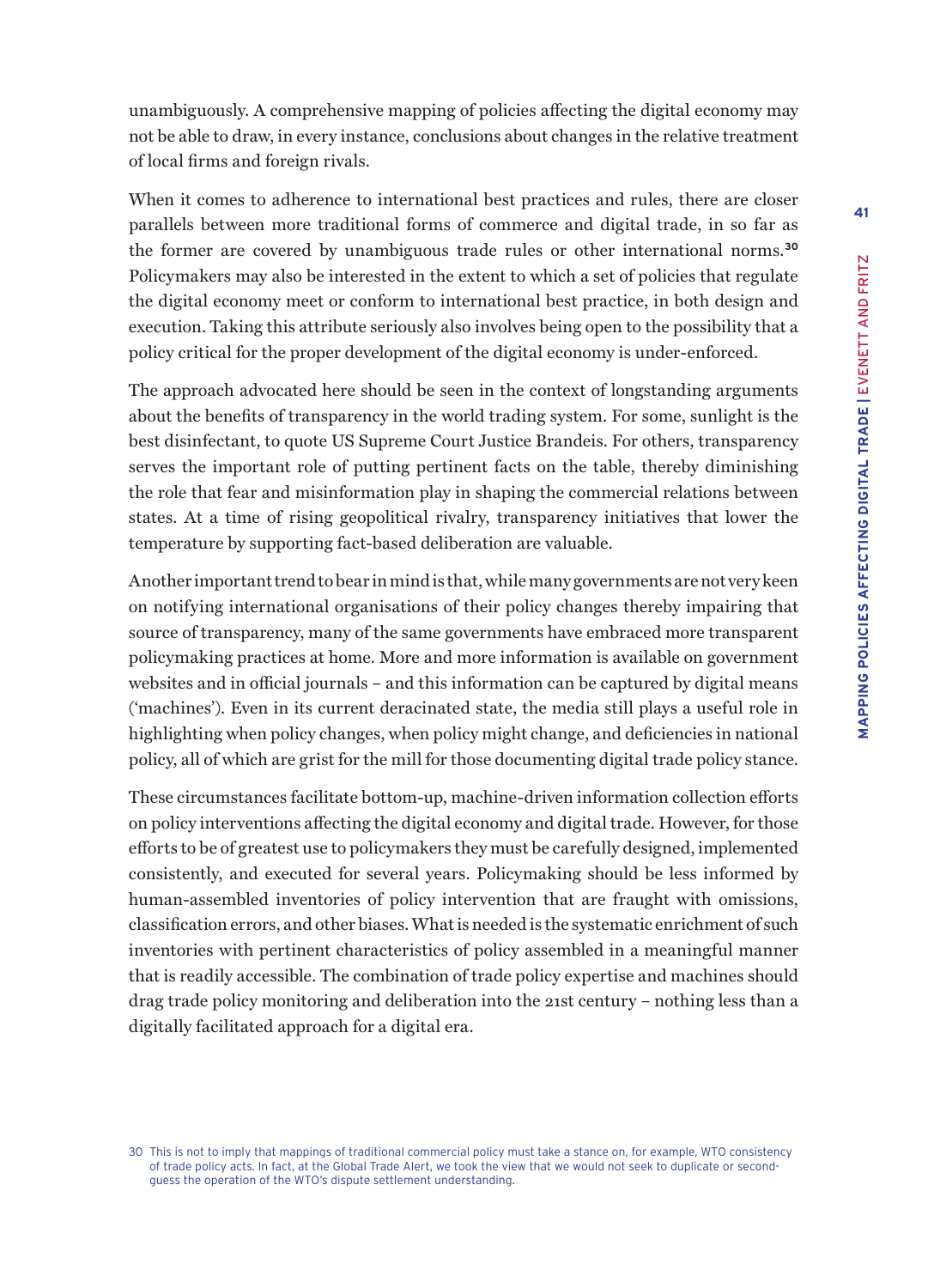#### **REFERENCES**

Aaronson, S.(2019), "What are we talking about when we talk about digital protectionism?" *World Trade Review* 18(4): 541-577.

Bauer, M, M Ferracane, H Lee-Makiyama, and E van der Marel (2016), "Unleashing Internal Data Flows in the EU: An Economic Assessment of Data Localisation Measures in the EU Member States", ECIPE Policy Brief 03/2016, Brussels.

Chander, A (2014), "Data Nationalism", *Emory Law Journal* 3: 677-740.

European Centre for International Political Economy (ECIPE) (2018), Digital Trade Restrictiveness Index, Brussels (https://ecipe.org/dte/dte-report/).

Evenett, S (2019), "Protectionism, state discrimination, and international business since the onset of the Global Financial Crisis", *Journal of International Business Policy* 2(1): 9-36.

Evenett, S and J Fritz (2020), The GTA Handbook, Global Trade Alert, 14 July (www. globaltradealert.org/data\_extraction).

Ferencz, J (2019), "The OECD Digital Services Trade Restrictiveness Index", OECD Trade Policy Papers No. 221.

Ferracane, M, E Leendert, and E van der Marel. (2020), "Digital Innovation in East Asia: Do Restrictive Data Policies Matter?", World Bank Policy Research Working Paper No. 9124.

Meltzer, J (2019), "Governing Digital Trade", *World Trade Review* 18(1): 23-48.

Mitchell, A and R Mishra (2020), "Data at the Docks: Modernizing International Trade Law for the Digital Economy", *Vanderbilt Journal of Entertainment & Technology Law*  4: 1073-1134.

USTR – US Trade Representative (2020), *2020 National Trade Estimate Report on Foreign Trade Barriers.* 

WTO (2020), *World Trade Report 2020: Government policies to promote innovation in the digital age*.

# **ABOUT THE AUTHORS**

Simon Evenett is Professor of International Trade and Economic Development at the University of St. Gallen, Switzerland. He is a Founder of the St. Gallen Endowment for Prosperity Through Trade, the new institution home of the Global Trade Alert initiative, the leading independent monitor of protectionism and commercial policy choice. Simon has written over 225 articles, book chapters, and volumes. He holds a Ph.D. in Economics from Yale University and a B.A. (Hons) in Economics from the University of Cambridge.